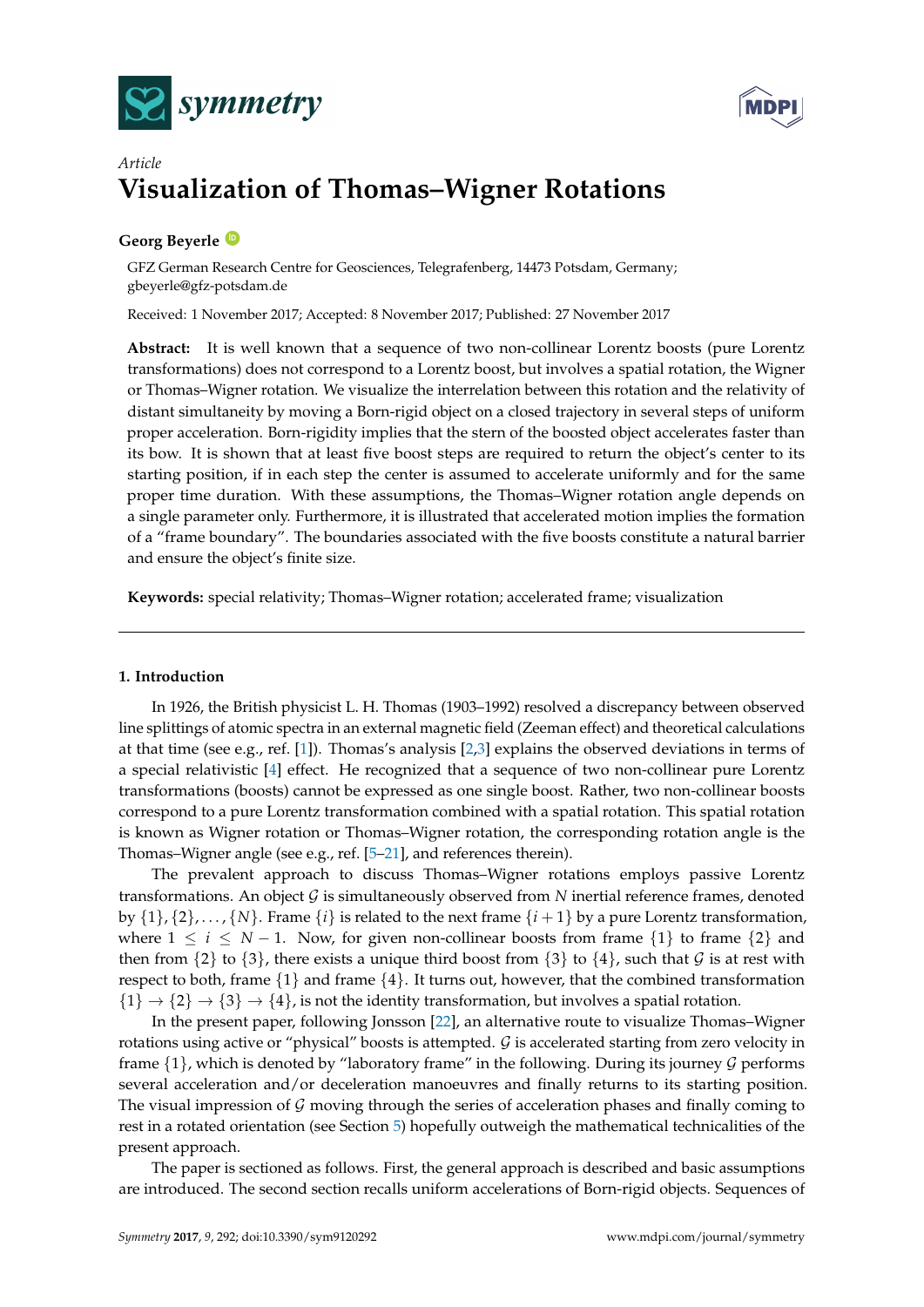uniform, non-collinear accelerations for a given vertex point within a planar grid of vertices and the trajectories of its neighbouring vertices are addressed in the following section. The last two sections present the visualization results and discuss their implications. Appendix [A](#page-14-0) examines the required number of boost steps, details of the computer algebraic calculations performed in this study are given in Appendix [B,](#page-15-0) details on how to access the corresponding computer source code are provided in section "Supplementary Materials".

For simplicity length units of light-seconds, abbreviated "ls" (roughly 300,000 km) are used with the speed of light taken to be unity.

## <span id="page-1-5"></span>**2. Method**

We consider the trajectory of a square-shaped grid  $\mathcal G$  consisting of  $M$  vertices.  $\mathcal G$  is assumed to be Born-rigid, i.e., the distance between any two grid points, as observed in the momentarily comoving inertial frame (MCIF) (see e.g., ref. [\[23\]](#page-17-7), chapter 7) remains constant [\[24\]](#page-17-8). The grid's central point *R*, which serves as the reference point, is uniformly accelerated for a given proper time period ∆*τR*. In order to obtain a closed trajectory several of these sections with constant proper acceleration, but different boost directions are joined together.

In *R*'s MCIF, the directions and magnitudes of the vertices' proper accelerations  $\vec{a}_i$  ( $i = 1, ..., M$ ) change discontinuously at the switchover from one boost section to the next. In the MCIF, the vectors  $\vec{a}_i$  change simultaneously; in other frames, such as the laboratory frame, the change is asynchronous and  $G$ , despite its Born-rigidity, appears distorted and twisted (see Section [5\)](#page-9-0). On the other hand, G's Born-rigidity implies that it is sufficient to calculate *R*'s trajectory, the motion of the reference point *R* uniquely determines the trajectories of the remaining *M* − 1 vertices [\[25,](#page-17-9)[26\]](#page-17-10). We note that the spacetime separations between individual switchover events, linking boost steps *k* and *k* + 1, are spacelike. Thus, these switchover events are causally disconnected and each vertex has to be "programmed" in advance to perform the required acceleration changes [\[27\]](#page-17-11).

In the following,  $\alpha_R$  and  $\Delta \tau_R$  denote the magnitude of the proper acceleration of  $\mathcal{G}'$ s reference point *R* and the boost duration in terms of *R*'s proper time, respectively. To simplify the calculations, we impose the following four conditions on all *N* boosts:

- <span id="page-1-4"></span><span id="page-1-2"></span> $\langle 1 \rangle$  The grid G is Born-rigid.
- $\langle 2 \rangle$  At the beginning and after completion of the *N*<sup>th</sup> boost, *G* is at rest in frame {1} and *R* returns to its starting position.
- <span id="page-1-3"></span><span id="page-1-1"></span> $\langle 3 \rangle$  *R*'s proper acceleration  $\alpha_R$  and the boost's proper duration  $\Delta \tau_R$  are the same in all *N* sections.
- $\langle 4 \rangle$  All boost directions and therefore all trajectories lie within the *xy*-plane.

Let the unit vector  $\hat{e}_1$  denote the direction of the first boost in frame  $\{1\}$ . This first boost lasts for a proper time  $\Delta \tau_R$ , as measured by *R*'s clock, when *R* attains the final speed  $v_R = \beta$  with respect to frame {1}. Frame {2} is then defined as *R*'s MCIF at this instant of time. The corresponding Lorentz matrix transforming a four-vector from frame  $\{2\}$  to frame  $\{1\}$  is

<span id="page-1-0"></span>
$$
\Lambda(\gamma, \hat{e}_1) = \begin{pmatrix} \gamma, & \gamma \beta \hat{e}_1^T \\ \gamma \beta \hat{e}_1, & \mathbb{1}_{3 \times 3} + (\gamma - 1) \hat{e}_1 \cdot \hat{e}_1^T \end{pmatrix} . \tag{1}
$$

Here,  $1_{3\times 3}$  is the 3 $\times$ 3 unit matrix, the superscript *T* denotes transposition, the Lorentz factor is

$$
\gamma = \frac{1}{\sqrt{1 - \beta^2}}\tag{2}
$$

and, in turn,  $\beta = \sqrt{\gamma^2 - 1}/\gamma$ . Similarly, frame  $\{3\}$  is *R*'s MCIF at the end of the second boost, etc. In general, the Lorentz transformation from frame  $\{i\}$  to frame  $\{i+1\}$  is given by Equation [\(1\)](#page-1-0), with  $\hat{e}_1$  replaced by  $\hat{e}_i$ , the direction of the *i*<sup>th</sup> boost in frame  $\{i\}$ .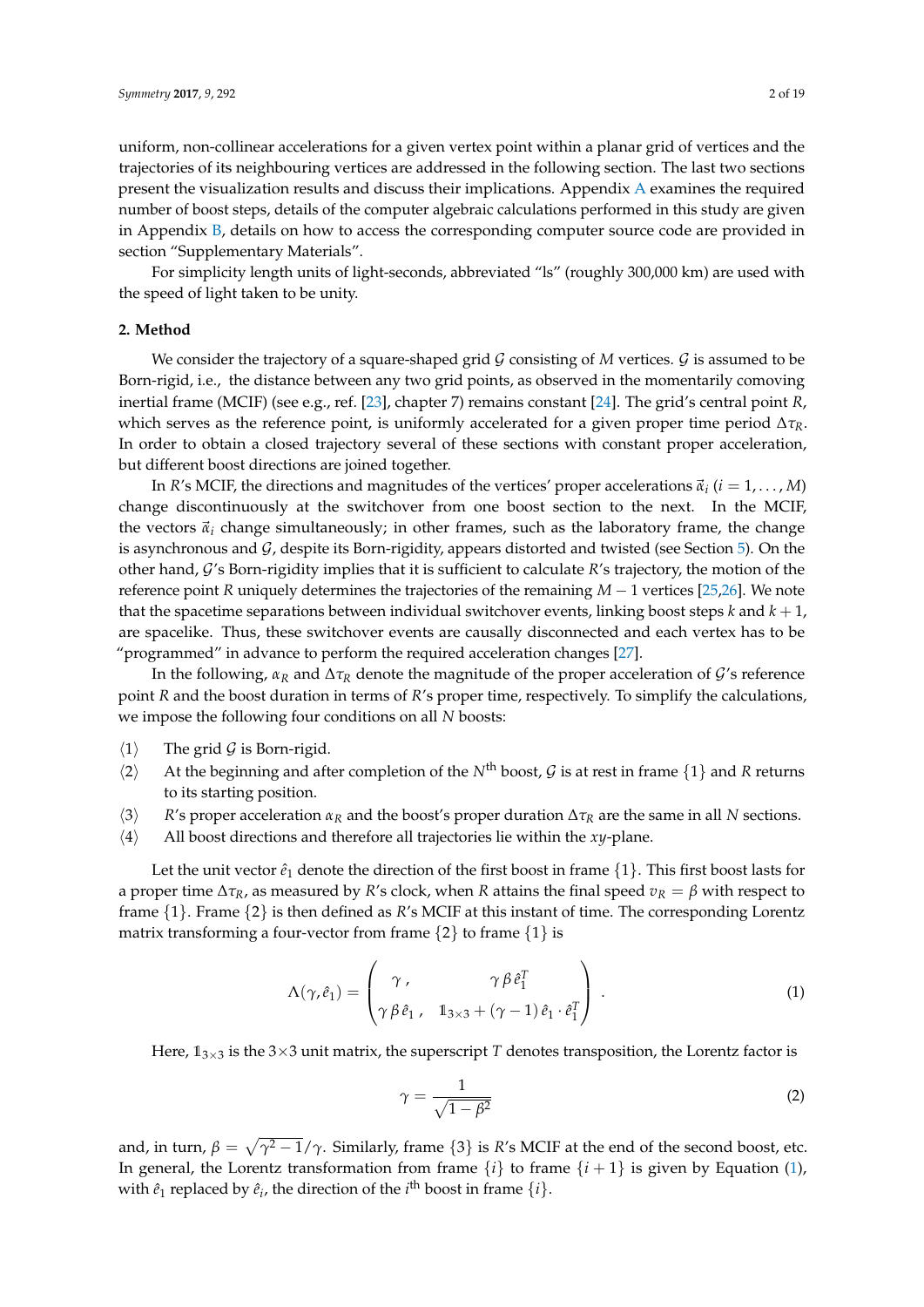Assumption  $\langle 3 \rangle$  $\langle 3 \rangle$  $\langle 3 \rangle$  implies that the angles between consecutive boosts ("boost angles")

$$
\zeta_{i,i+1} = \arccos\left(\hat{e}_i^T \cdot \hat{e}_{i+1}\right) \tag{3}
$$

are the only unknowns, since proper acceleration *α<sup>R</sup>* and boost duration ∆*τ<sup>R</sup>* are given parameters. In the following the "half-angle" parametrization,

$$
T = \tan\left(\frac{\zeta}{2}\right) \tag{4}
$$

is used; it allows us to write expressions involving

<span id="page-2-5"></span>
$$
\sin(\zeta) = \frac{2T}{1+T^2}
$$
 and  $\cos(\zeta) = \frac{1-T^2}{1+T^2}$  (5)

as polynomials in *T*.

We will find that, first, no solutions exist if the number of boosts *N* is four or less (see Appendix [A\)](#page-14-0), second, for  $N = 5$ , the solution is unique and, third, the boost angles  $\zeta(\gamma)$  depend solely on the selected value of  $\gamma = 1/\sqrt{1-\beta^2}$ . Changing *α*<sub>*R*</sub> and/or  $\Delta \tau_R$  only affects the spatial and temporal scale of *R*'s trajectory (see below).

The derivation of  $\zeta_{i,i+1}(\gamma)$  is simplified by noting that the constraints  $\langle 2 \rangle$  $\langle 2 \rangle$  $\langle 2 \rangle$ ,  $\langle 3 \rangle$  $\langle 3 \rangle$  $\langle 3 \rangle$  and  $\langle 4 \rangle$  $\langle 4 \rangle$  $\langle 4 \rangle$  imply time reversal invariance. This means that *R*'s trajectory from destination to start, followed backward in time, is a valid solution as well and therefore  $\zeta_{i,i+1} = \zeta_{N-i,N-i+1}$  for  $i = 1, ..., N-1$ . Thus, for  $N = 5$ , the number of unknowns reduces from four to two, with  $\zeta_{1,2} = \zeta_{4,5}$  and  $\zeta_{2,3} = \zeta_{3,4}$ .

## <span id="page-2-4"></span>**3. Uniform Acceleration of a Born-Rigid Object**

In the laboratory frame, we consider the uniform acceleration of the reference point *R*, initially at rest, and assume that the acceleration phase lasts for the proper time period ∆*τR*. During ∆*τR*, the reference point moves from location  $\vec{r}_R(0)$  to location

<span id="page-2-0"></span>
$$
\vec{r}_R(\Delta \tau_R) = \vec{r}_R(0) + \frac{1}{\alpha_R} (\cosh(\alpha_R \Delta \tau_R) - 1) \hat{e}_B,
$$
\n(6)

with unit vector  $\hat{e}_B$  denoting the boost direction (see e.g., refs. [\[14](#page-17-12)[,19](#page-17-13)[,28–](#page-18-0)[31\]](#page-18-1)). The coordinate time duration  $\Delta t_R$  corresponding to the proper time duration  $\Delta \tau_R$  is

<span id="page-2-3"></span>
$$
\Delta t_R = \frac{1}{\alpha_R} \sinh(\alpha_R \Delta \tau_R) \tag{7}
$$

and *R* attains the final speed

<span id="page-2-1"></span>
$$
v_R = \tanh(\alpha_R \Delta \tau_R) = \beta. \tag{8}
$$

Let *G* be an arbitrary vertex point of *G* at location  $\vec{r}_G(0)$  and

$$
b = (\vec{r}_G(0) - \vec{r}_R(0)) \cdot \hat{e}_B \tag{9}
$$

the projection of the distance vector from *R* to *G* onto the boost direction  $\hat{e}_B$ . The vertices *G* and *R* start to accelerate simultaneously. Since G is Born-rigid (assumption  $\langle 1 \rangle$  $\langle 1 \rangle$  $\langle 1 \rangle$ ) and analogous to Equations [\(6\)](#page-2-0)–[\(8\)](#page-2-1), we obtain for *G*'s trajectory

<span id="page-2-2"></span>
$$
\begin{aligned}\n\vec{r}_G(\Delta \tau_G) &= \vec{r}_G(0) + \left(\frac{1}{\alpha_G} \left(\cosh(\alpha_G \Delta \tau_G) - 1\right) + b\right) \hat{e}_B \\
\Delta t_G &= \frac{1}{\alpha_G} \sinh(\alpha_G \Delta \tau_G) \\
v_G &= \tanh(\alpha_G \Delta \tau_G).\n\end{aligned} \tag{10}
$$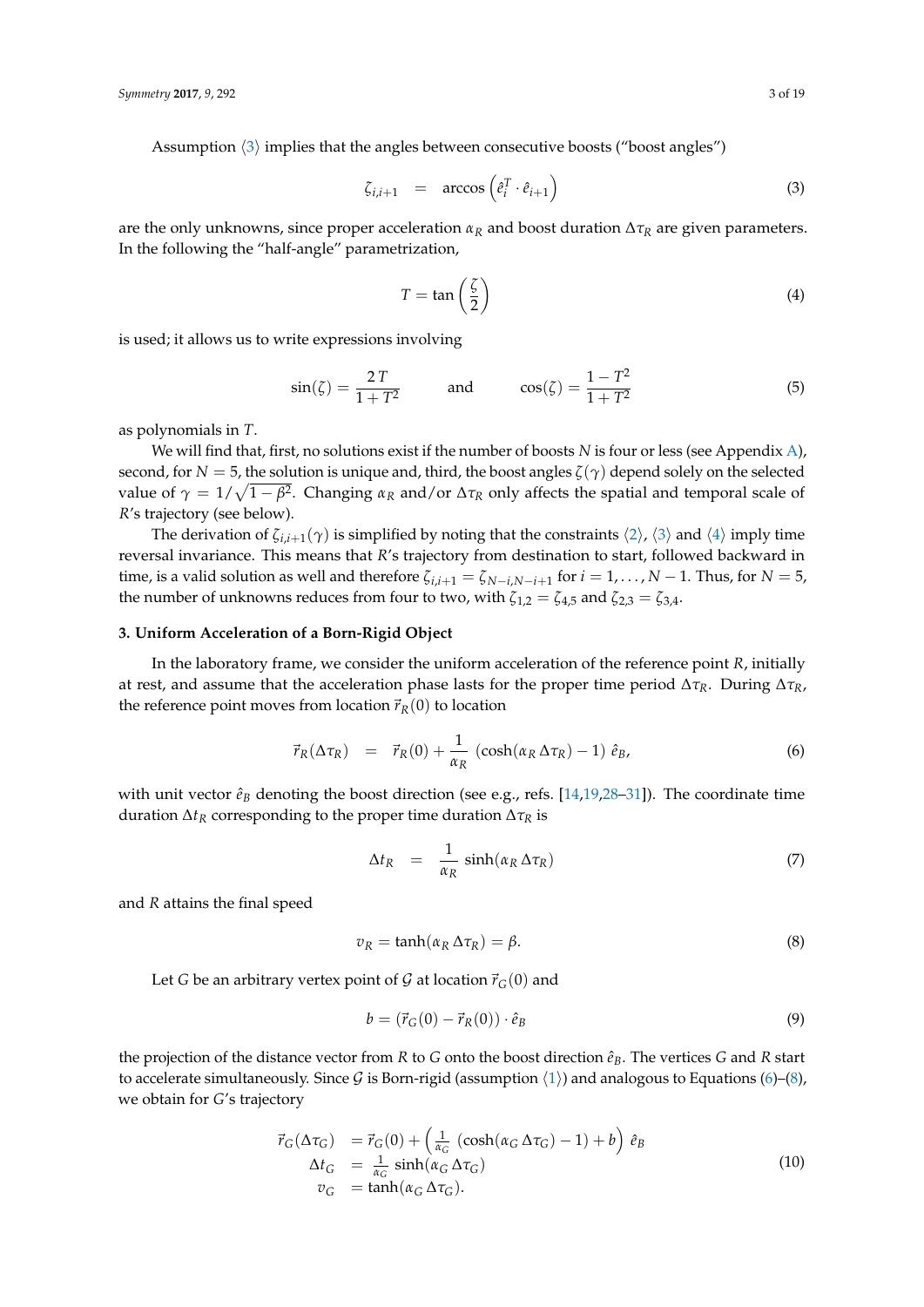At the end of the first boost phase, all grid points move at the same speed with respect to the laboratory frame; however, in the laboratory frame, the boost phase does not end simultaneously for all vertices. Simultaneity is only observed in *R*'s MCIF. With  $v_G = v_R$  and Equation [\(10\)](#page-2-2), it follows that

<span id="page-3-0"></span>
$$
\alpha_G \Delta \tau_G = \alpha_R \Delta \tau_R. \tag{11}
$$

G's Born-rigidity implies that the spatial distance between *G* and *R* at the end of the boost phase in *R*'s MCIF is the same as their distance at the beginning of the boost phase. A brief calculation leads to

$$
-\frac{1}{\alpha_G}(\gamma - 1) + b\gamma + \frac{1}{\alpha_R}(\gamma - 1) = b,\tag{12}
$$

which simplifies to

<span id="page-3-1"></span>
$$
\alpha_G = \frac{1}{1 + b \alpha_R} \alpha_R \tag{13}
$$

and, with Equation [\(11\)](#page-3-0),

<span id="page-3-2"></span>
$$
\Delta \tau_G = (1 + b \alpha_R) \Delta \tau_R \tag{14}
$$

provided  $\gamma \neq 1$ . Equation [\(13\)](#page-3-1) expresses the well-known fact that the proper accelerations aboard a Born-rigid grid may differ from one vertex to the next. More specifically, at a location trailing the reference point *R*, the acceleration exceeds *αR*, vertex points leading *R* accelerate less than *αR*. (In relativistic space travel, the passengers in the bow of the spaceship suffer lower acceleration forces than those seated in the stern. This amenity of a more comfortable acceleration, however, is counterbalanced by faster ageing of the space travellers (Equation [\(14\)](#page-3-2)). These considerations, of course, assume Born-rigidly constructed space vehicles.)

The position-dependent acceleration is well known from the Dewan–Beran–Bell spaceship paradox [\[32,](#page-18-2)[33\]](#page-18-3) and ([\[34\]](#page-18-4), chapter 9). Two spaceships, connected by a Born-rigid wire, accelerate along the direction separating the two. According to Equation [\(13\)](#page-3-1), the trailing ship has to accelerate faster than the leading one. Conversely, if both accelerated at the same rate in the laboratory frame, Born-rigidity could not be maintained and the wire connecting the two ships would eventually break. This well-known, but admittedly counterintuitive fact is not a paradox in the true sense of the word and discussed extensively in the literature (see e.g., refs. [\[35](#page-18-5)[–40\]](#page-18-6)).

Equations [\(13\)](#page-3-1) and [\(14\)](#page-3-2) also imply that  $\alpha_G \to \infty$  and  $\Delta \tau_G \to 0$ , as the distance between a (trailing) vertex *G* and the reference point *R* approaches the critical value

$$
b^* = -1/\alpha_R. \tag{15}
$$

Clearly, a Born-rigid object cannot extend beyond this boundary, which is referred to as "frame boundary" in the following. Section [6.2](#page-12-0) will discuss its consequences.

Finally, we note that Equation [\(14\)](#page-3-2) implies that a set of initially synchronized clocks mounted on a Born-rigid grid will in general fall out of synchronization once the grid is accelerated [\[31\]](#page-18-1). Thus, the switchover events, which occur simultaneous in *R*'s MCIF, are not simultaneous with respect to the time displayed by the vertex clocks. As already mentioned, the acceleration changes have to be "programmed" into each vertex in advance, since the switchover events are causally not connected and lie outside of each others' lightcones [\[41\]](#page-18-7).

#### <span id="page-3-3"></span>**4. Sequence of Five Uniform Accelerations**

The previous section discussed *R*'s trajectory during the first acceleration phase (Equation [\(10\)](#page-2-2)). Now, we connect several of these segments to form a closed trajectory for *R*. Let A {*k*} denote *R*'s start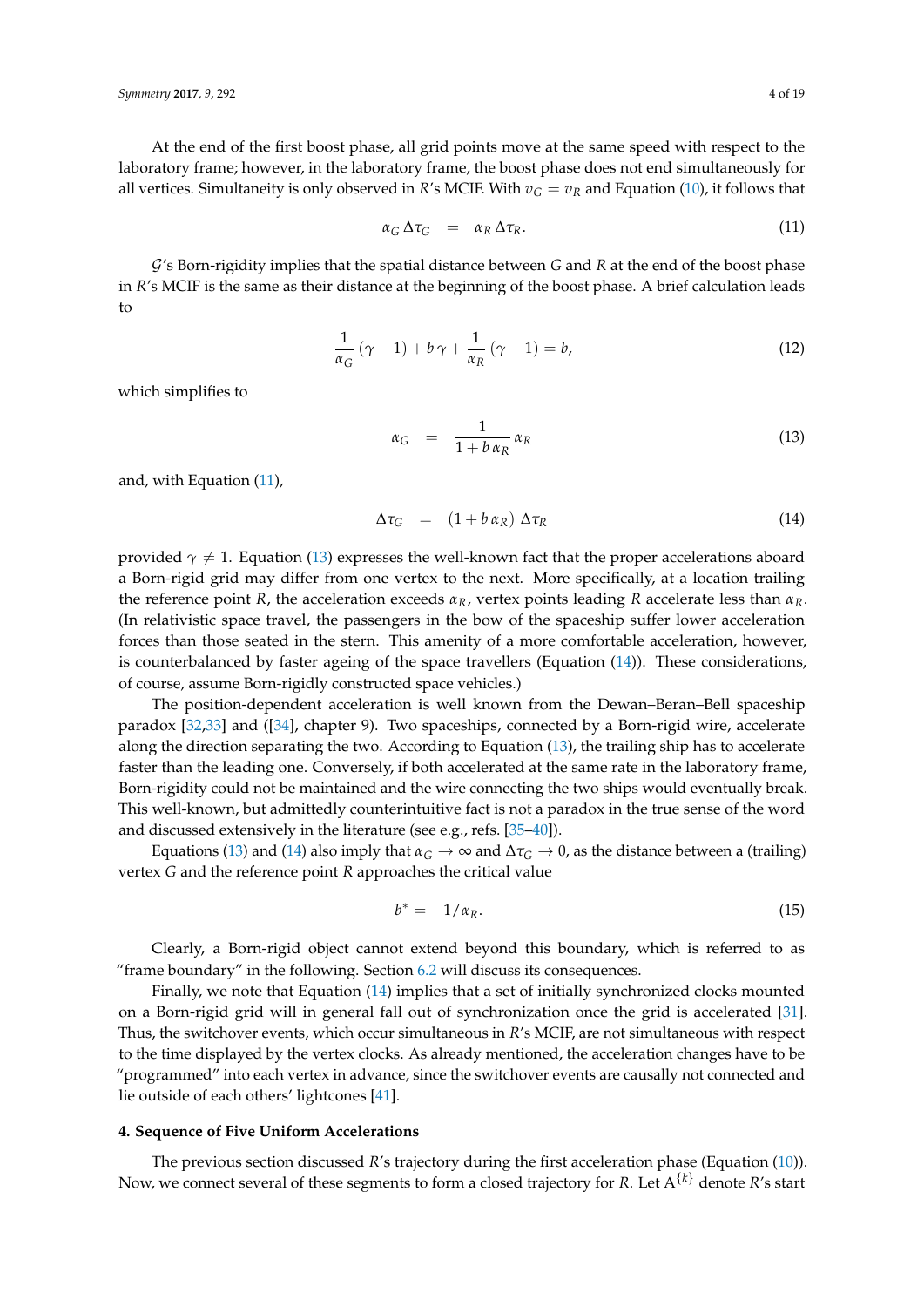event as observed in frame  $\{k\}$  and  $B^{\{k\}}$ ,  $C^{\{k\}}$ , etc. Correspondingly, denote the "switchover" events between 1st and 2st boost, 2nd and 3rd boost, etc., respectively. In the following, bracketed superscripts indicate the reference frame. Frame  $\{1\}$ , i.e.,  $k = 1$ , is the laboratory frame, frame  $\{2\}$  is pulled back to frame  $\{1\}$  by the Lorentz transformation  $\Lambda(\gamma, -\hat{e}_1)$  (Equation [\(1\)](#page-1-0)). Generally, frame  $\{k+1\}$  is pulled back to frame  $\{k\}$  using the transformation matrix  $\Lambda(\gamma, -\hat{e}_k)$ .

It can be shown (see Appendix [A\)](#page-14-0) that at least five boosts are needed to satisfy the four assumptions  $\langle 1 \rangle$  $\langle 1 \rangle$  $\langle 1 \rangle$ – $\langle 4 \rangle$  $\langle 4 \rangle$  $\langle 4 \rangle$  listed in Section [2.](#page-1-5) As illustrated in Figure 1 for a sequence of *N* = 5 boosts the reference point starts to accelerate at event A and returns at event F via events B, C, D and E. The corresponding four-position *P* and four-velocity *V* are

<span id="page-4-0"></span>
$$
\begin{split} \mathbf{P}_{\mathrm{F}}^{\{1\}} &= \mathbf{P}_{\mathrm{A}}^{\{1\}} + \mathbf{S}_{\mathrm{A}\to\mathrm{B}}^{\{1\}} \\ &+ \Lambda \left( \gamma, -\hat{e}_1 \right) \cdot \mathbf{S}_{\mathrm{B}\to\mathrm{C}}^{\{2\}} \\ &+ \Lambda \left( \gamma, -\hat{e}_1 \right) \cdot \Lambda \left( \gamma, -\hat{e}_2 \right) \cdot \mathbf{S}_{\mathrm{C}\to\mathrm{D}}^{\{3\}} \\ &+ \Lambda \left( \gamma, -\hat{e}_1 \right) \cdot \Lambda \left( \gamma, -\hat{e}_2 \right) \cdot \Lambda \left( \gamma, -\hat{e}_3 \right) \cdot \mathbf{S}_{\mathrm{D}\to\mathrm{E}}^{\{4\}} \\ &+ \Lambda \left( \gamma, -\hat{e}_1 \right) \cdot \Lambda \left( \gamma, -\hat{e}_2 \right) \cdot \Lambda \left( \gamma, -\hat{e}_3 \right) \cdot \Lambda \left( \gamma, -\hat{e}_4 \right) \cdot \mathbf{S}_{\mathrm{E}\to\mathrm{F}}^{\{5\}} \end{split} \tag{16}
$$

and

<span id="page-4-1"></span> $V_{\rm F}^{\{1\}}$  =  $\Lambda \left(\gamma, -\hat{e}_1\right) \cdot \Lambda \left(\gamma, -\hat{e}_2\right) \cdot \Lambda \left(\gamma, -\hat{e}_3\right)$  (17)  $\cdot \Lambda (\gamma, -\hat{e}_4) \cdot \Lambda (\gamma, -\hat{e}_5) \cdot V_{\text{F}}^{\{6\}}$  $F$  /

respectively. Here, the four-vector

<span id="page-4-3"></span>
$$
S_{\mathbf{A}\to\mathbf{B}}^{\{1\}} = \frac{1}{\alpha_R} \left( \frac{\sinh(\alpha_R \Delta \tau_R)}{(\cosh(\alpha_R \Delta \tau_R) - 1) \,\hat{e}_1} \right) = \frac{1}{\alpha_R} \left( \frac{\gamma \,\beta}{(\gamma - 1) \,\hat{e}_1} \right) \tag{18}
$$

describes *R*'s worldline from A to B (Equations [\(6\)](#page-2-0) and [\(7\)](#page-2-3));  $S_{\rm B\rightarrow}^{\{2\}}$ {2}<br>B→C<sup>,</sup> S<sub>C→</sub> {3}<br>C→D</sub>,  $S_{\rm D-}^{\{4\}}$  ${}_{\rm D\rightarrow E}^{\{4\}}$  and  $S_{\rm E\rightarrow E}^{\{5\}}$  $E^{\text{CJ}}_{\rightarrow F}$  are defined correspondingly. Assumption  $\langle 2 \rangle$  $\langle 2 \rangle$  $\langle 2 \rangle$  implies that

<span id="page-4-4"></span>
$$
\vec{P}_{\mathbf{A}}^{\{1\}} = \vec{P}_{\mathbf{F}}^{\{1\}} = \vec{P}_{\mathbf{A}}^{\{6\}} = \vec{P}_{\mathbf{F}}^{\{6\}} = \vec{0}
$$
\n(19)

and

<span id="page-4-2"></span>
$$
V_{\mathcal{A}}^{\{1\}} = V_{\mathcal{F}}^{\{1\}} = V_{\mathcal{A}}^{\{6\}} = V_{\mathcal{F}}^{\{6\}} = \begin{pmatrix} 1 \\ \vec{0} \end{pmatrix}.
$$
 (20)

To simplify the expressions in Equations [\(16\)](#page-4-0) and [\(17\)](#page-4-1), time reversal symmetry is invoked. It implies that the set of boost vectors  $-\hat{e}_5$ ,  $-\hat{e}_4$ , ...,  $-\hat{e}_1$  constitutes a valid solution, provided  $\hat{e}_1, \hat{e}_2, \ldots, \hat{e}_5$  $\hat{e}_1, \hat{e}_2, \ldots, \hat{e}_5$  $\hat{e}_1, \hat{e}_2, \ldots, \hat{e}_5$  is one and satisfies assumptions  $\langle 1 \rangle - \langle 4 \rangle$  $\langle 1 \rangle - \langle 4 \rangle$  $\langle 1 \rangle - \langle 4 \rangle$ . Thereby, the number of unknowns is reduced from four to two, the angle between the boost vectors  $\hat{e}_1$  and  $\hat{e}_2$ , and the angle between  $\hat{e}_2$  and  $\hat{e}_3$ 

$$
\zeta_{1,2} = \arccos\left(\hat{e}_1^T \cdot \hat{e}_2\right) = \arccos\left(\hat{e}_4^T \cdot \hat{e}_5\right) \qquad \zeta_{2,3} = \arccos\left(\hat{e}_2^T \cdot \hat{e}_3\right) = \arccos\left(\hat{e}_3^T \cdot \hat{e}_4\right). \tag{21}
$$

Figure [1](#page-5-0) illustrates the sequence of the five boosts in the laboratory frame  $\{1\}$ . Since the start and final velocities are zero, *R*'s motion between A and B and, likewise, between E and F is rectilinear. In contrast, the trajectory connecting B and E (via C and D) appears curved in frame  $\{1\}$ ; as discussed and illustrated below, the curved paths are in fact straight lines in the corresponding boost frame (Figure [2\)](#page-5-1).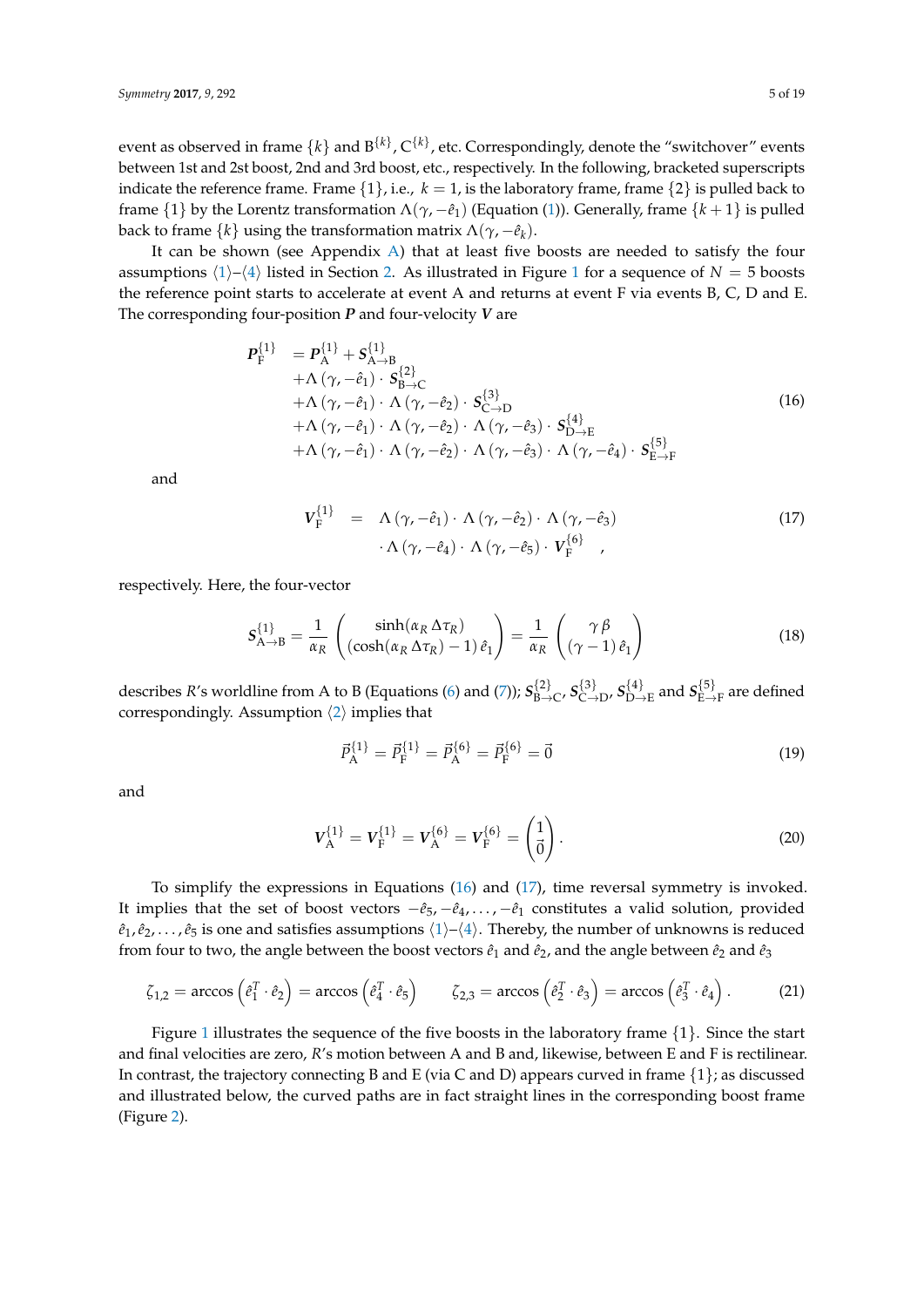<span id="page-5-0"></span>

<span id="page-5-1"></span>**Figure 1.** Trajectories of reference point *R* for  $\gamma = 2/\sqrt{3} \approx 1.15$  as seen from (laboratory) frame  $\{1\}$  and frame {6}. The two frames are stationary with respect to each other, but rotated by a Thomas–Wigner angle of  $\theta_{TW} \approx 14.4^{\circ}$ .



**Figure 2.** Trajectories of the reference point *R* as seen from the six frames  $\{1\}, \{2\}, \ldots, \{6\}.$ The switchover points are marked by  $X_i^{\{k\}}$  with  $X = A, \ldots, F$ . Corresponding switchover points are connected by dotted lines. The Lorentz factor is  $\gamma = 2/\sqrt{3} \approx 1.15$ .

From Equations [\(17\)](#page-4-1) and [\(20\)](#page-4-2) follows

<span id="page-5-2"></span>
$$
((T_{12})^2 - 2\gamma - 1) (T_{23})^2 - 4(1+\gamma) T_{12} T_{23} + (T_{12})^2 + 4\gamma^2 + 2\gamma - 1 = 0
$$
 (22)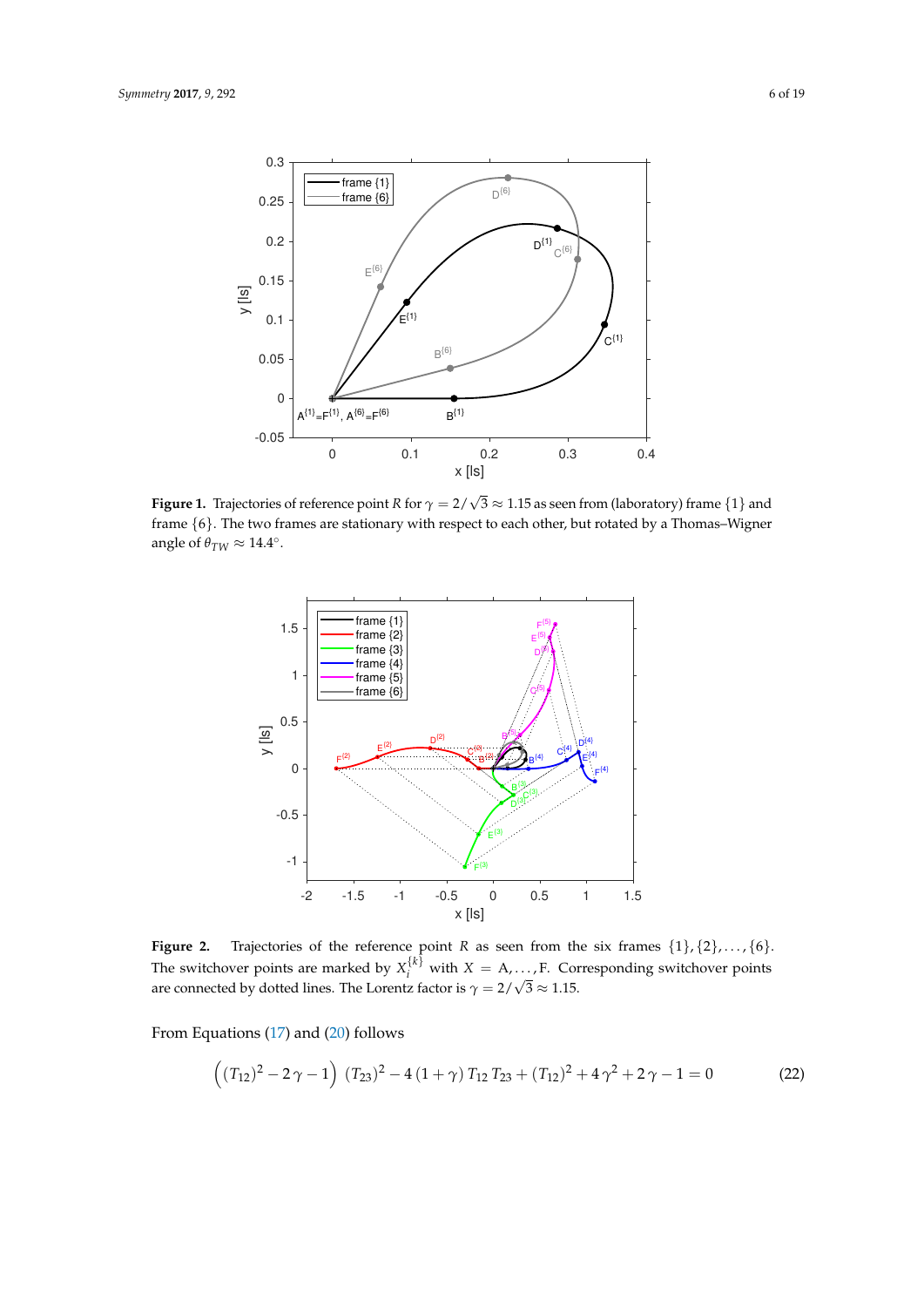with the two unknowns  $T_{12} = \tan(\zeta_{1,2}/2)$  and  $T_{23} = \tan(\zeta_{2,3}/2)$  (for details, see Appendix [B\)](#page-15-0). Equation [\(22\)](#page-5-2) has two solutions:

<span id="page-6-4"></span>
$$
T_{23}^{(\pm)} = \frac{1}{-(T_{12})^2 + 2\gamma + 1}
$$
\n
$$
\times \left(-2 T_{12} (\gamma + 1) \pm \sqrt{-(T_{12})^4 + 8 (T_{12})^2 \gamma + 6 (T_{12})^2 + 8 \gamma^3 + 8 \gamma^2 - 1}\right),
$$
\n(23)

provided

$$
(T_{12})^2 - 2\gamma - 1 \neq 0. \tag{24}
$$

Assumption  $\langle 2 \rangle$  $\langle 2 \rangle$  $\langle 2 \rangle$  implies that the spatial component of the event  $P_{\rm F}^{\{1\}}$  $F^{\text{L}^{\text{L}}}$  vanishes, i.e.,

<span id="page-6-0"></span>
$$
\vec{P}_{\rm F}^{\{1\}} = 0. \tag{25}
$$

Since all motions are restricted to the *xy*-plane, it suffices to consider the *x*- and *y*-components of Equation [\(25\)](#page-6-0). The *y*-component leads to a product of the following two expressions:

<span id="page-6-2"></span>
$$
(T12)8+ (T12)64 (\gamma + 2)+ (T12)4 (-2) (2 \gamma + 1) (2 \gamma2 + 8 \gamma + 9)+ (T12)2 (-4) (8 \gamma4 + 28 \gamma3 + 26 \gamma2 + 5 \gamma - 2)- (2 \gamma + 1)3 (4 \gamma2 + 2 \gamma - 1)
$$
\n(26)

and

<span id="page-6-1"></span>
$$
(T_{12})^8 (\gamma + 3)^2 + (T_{12})^6 (-4) (6 \gamma^3 - 15 \gamma^2 - 12 \gamma + 5) + (T_{12})^4 (-2) (24 \gamma^4 - 44 \gamma^3 - 55 \gamma^2 + 26 \gamma + 1) + (T_{12})^2 (-4) (8 \gamma^5 - 16 \gamma^4 - 14 \gamma^3 + 5 \gamma^2 + 1) + (4 \gamma^2 + \gamma - 1)^2
$$
 (27)

(see Appendix [B\)](#page-15-0). The solutions of equating expression [\(27\)](#page-6-1) to zero are disregarded since, for  $\gamma = 1$ , it yields

$$
(T_{12})^8 + 4(T_{12})^6 + 6(T_{12})^4 + 4(T_{12})^2 + 1 = 0,
$$
\n(28)

which has no real-valued solution for *T*12.

It turns out (see Appendix [B\)](#page-15-0) that the *x*-component of Equation [\(25\)](#page-6-0) results in an expression containing two factors as well, one of which is identical to the expression [\(26\)](#page-6-2). Thus, the roots of the polynomial [\(26\)](#page-6-2) solve Equation [\(25\)](#page-6-0).

The degree of the polynomial [\(26\)](#page-6-2) in terms of  $(T_{12})^2$  is four; its roots are classified according to the value of the discriminant ∆ (see e.g., ref. [\[42\]](#page-18-8)) which for expression [\(26\)](#page-6-2) evaluates to:

$$
\Delta = -524288 \gamma (\gamma - 1)^3 (\gamma + 1)^7 (4 \gamma^4 + 28 \gamma^3 + 193 \gamma^2 + 234 \gamma + 81). \tag{29}
$$

For non-trivial boost  $\gamma > 1$ , the discriminant is negative and the roots of the quartic polynomial consist of two pairs of real and complex conjugate numbers. The real-valued solutions are:

<span id="page-6-3"></span>
$$
(T_{12})^2 = -(\gamma + 2) + S + \frac{1}{2} \sqrt{-4 S^2 - 2 p - \frac{q}{S}}
$$
 (30)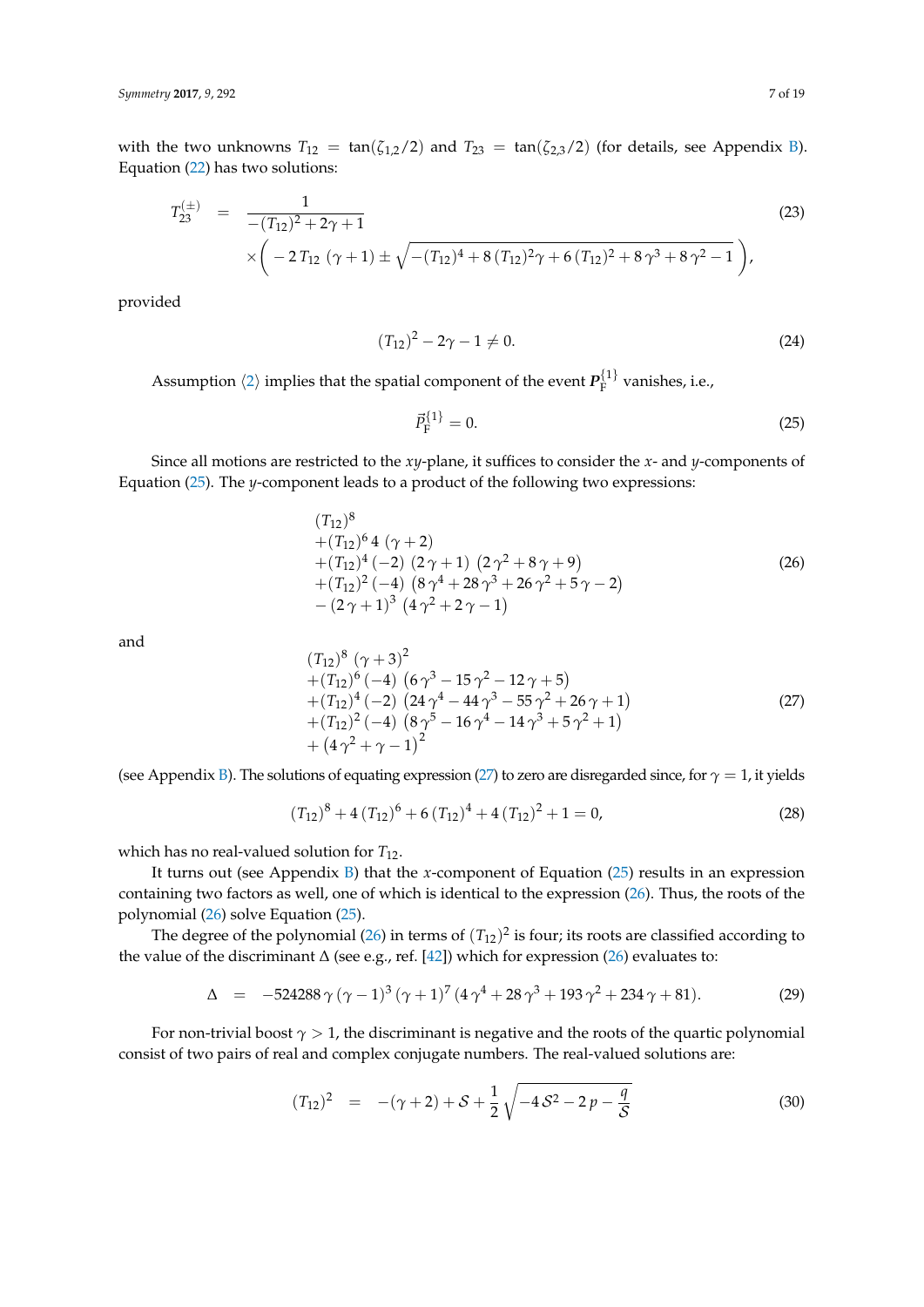and

<span id="page-7-0"></span>
$$
\left(T_{12}^{(b)}\right)^2 = -(\gamma + 2) + S - \frac{1}{2}\sqrt{-4S^2 - 2p - \frac{q}{S'}}\tag{31}
$$

with

$$
p = -2 (\gamma + 1) (4\gamma^2 + 17\gamma + 21),
$$
  
\n
$$
q = -16 (\gamma + 1) (\gamma^2 - 2\gamma - 9),
$$
  
\n
$$
\Delta_0 = 16 (\gamma + 1)^2 (4\gamma^4 + 28\gamma^3 + 157\gamma^2 + 126\gamma + 9),
$$
  
\n
$$
Q_0 = \gamma (\gamma - 1)^3 (\gamma + 1)^7 (4\gamma^4 + 28\gamma^3 + 193\gamma^2 + 234\gamma + 81),
$$
  
\n
$$
Q = 4 \sqrt[3]{Q_0 + 12\sqrt{6}\sqrt{Q_0}},
$$
  
\n
$$
S = \frac{1}{2\sqrt{3}} \sqrt{-2p + Q + \frac{\Delta_0}{Q}}.
$$
\n(32)

The solution from Equation [\(31\)](#page-7-0) turns out to be negative and thus does not produce a real-valued solution for *T*12. The remaining two roots of the polynomial [\(26\)](#page-6-2)

$$
\left(T_{12}^{(c)}\right)^2 = -(\gamma + 2) - S + \frac{1}{2}\sqrt{-4S^2 - 2p + \frac{q}{S'}}
$$
\n
$$
\left(T_{12}^{(d)}\right)^2 = -(\gamma + 2) - S - \frac{1}{2}\sqrt{-4S^2 - 2p + \frac{q}{S'}}
$$
\n(33)

correspond to replacing  $S$  by  $-S$  in Equations [\(30\)](#page-6-3) and [\(31\)](#page-7-0); they are complex-valued and therefore disregarded as well. The second unknown,  $T_{23}$ , follows from Equation [\(23\)](#page-6-4) by choosing the positive square root  $+\sqrt{(T_{12})^2}$  and using

<span id="page-7-1"></span>
$$
T_{23} = T_{23}^{(+)} \tag{34}
$$

(see Equation [\(22\)](#page-5-2)). For a given Lorentz factor  $\gamma$ , the angles between the boost directions  $\hat{e}_i$  and  $\hat{e}_{i+1}$  are

<span id="page-7-2"></span>
$$
\zeta_{1,2}(\gamma) = \arccos\left(\hat{e}_1^T \cdot \hat{e}_2\right) = 2 \arctan\left(+\sqrt{(T_{12}(\gamma))^2}\right),
$$
\n
$$
\zeta_{2,3}(\gamma) = \arccos\left(\hat{e}_2^T \cdot \hat{e}_3\right) = 2 \arctan\left(+\sqrt{(T_{23}(\gamma))^2}\right),
$$
\n(35)

and, with  $\zeta_{4,5} = \zeta_{1,2}$  and  $\zeta_{3,4} = \zeta_{2,3}$ , the orientation of the five boost directions  $\hat{e}_i$  for  $i = 1, \ldots, 5$  within the *xy*-plane are obtained.

Figure [3](#page-8-0) shows numerical values of the boost angles  $\zeta_{1,2}(\gamma)$  and  $\zeta_{2,3}(\gamma)$  as a function of  $\gamma$ . The angles increase from

$$
\zeta_{1,2}(\gamma=1)=2 \arctan\left(\sqrt{-5+4\sqrt{10}}\right)\approx 140.2^{\circ}
$$

and

$$
\zeta_{2,3}(\gamma=1) = 2 \arctan\left(\frac{\sqrt{-5 + 4\sqrt{10}} - \sqrt{3}\sqrt{-5 + 2\sqrt{10}}}{-2 + \sqrt{10}}\right) \approx 67.2^{\circ}
$$

at  $\gamma = 1$  to  $\zeta_{1,2}(\gamma \to \infty) = +180^\circ = \zeta_{2,3}(\gamma \to \infty)$  as  $\gamma \to \infty$ .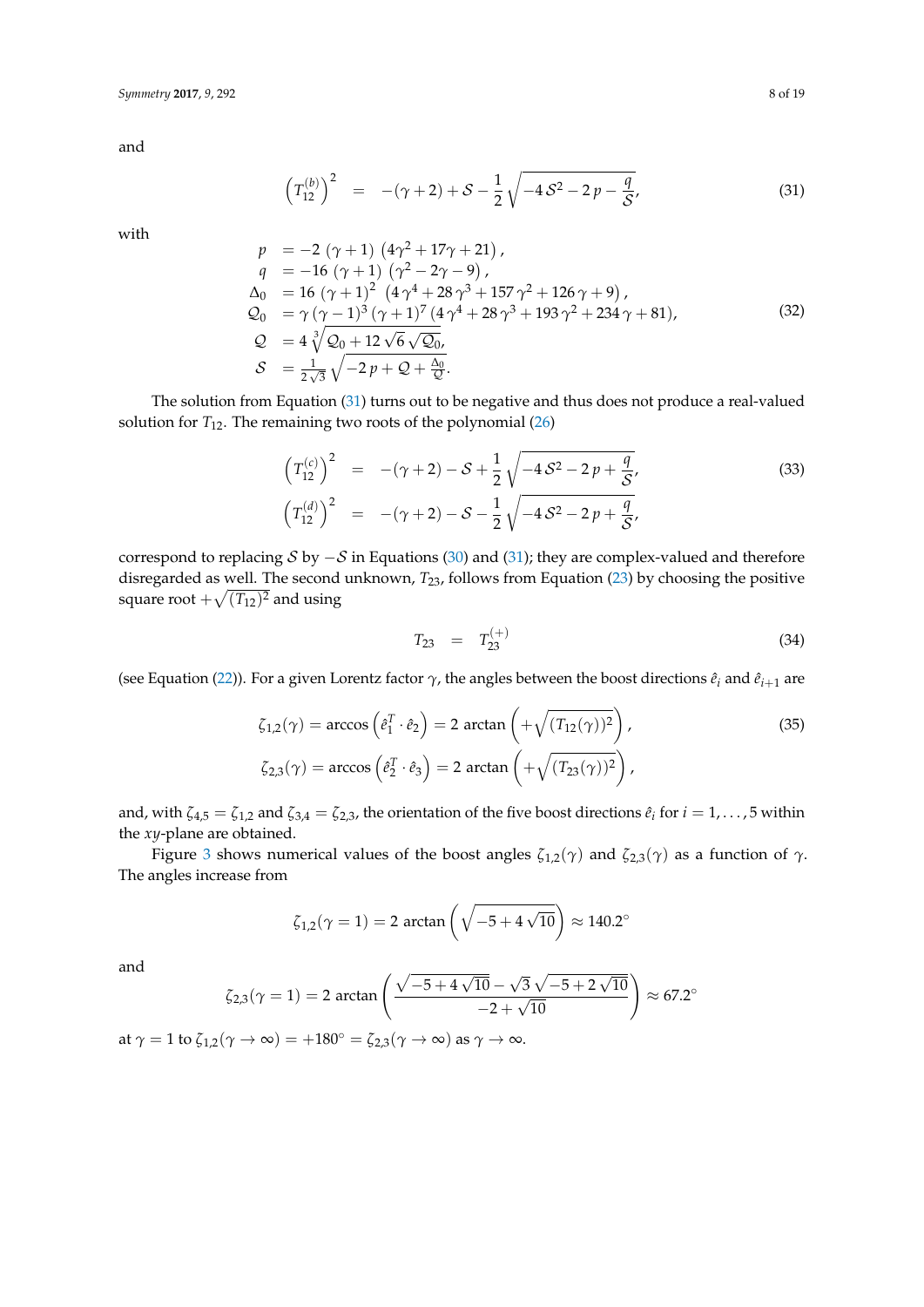<span id="page-8-0"></span>

**Figure 3.** The angle between the boost direction vectors  $\hat{e}_1$  and  $\hat{e}_2$  in frame {1} (solid line), and the angle between  $\hat{e}_2$  and  $\hat{e}_3$  in frame  $\{2\}$  (dashed line) as a function of  $\gamma$ . The dotted line marks  $+180^\circ$ , the limit of  $\zeta_{1,2}$  and  $\zeta_{2,3}$  for  $\gamma \to \infty$ .

Figure [4](#page-9-1) depicts the orientation of the five boost directions for several values of *γ*. Here, the first boost vector  $\hat{e}_1$  is taken to point along the *x*-axis. We note that the panels in Figure [4](#page-9-1) do not represent a specific reference frame; rather, each vector  $\hat{e}_k$  is plotted with respect to frame  $\{k\}$  ( $k = 1, \ldots, 5$ ). The four panels show the changes in boost directions for increasing values of *γ*. Interestingly, the asymptotic limits  $\zeta_{1,2}(\gamma \to \infty) = +180^\circ$  and  $\zeta_{2,3}(\gamma \to \infty) = +180^\circ$  imply that in the relativistic limit *γ* → ∞ the trajectory of *R* essentially reduces to one-dimensional motions along the *x*-axis. At the same time, the Thomas–Wigner rotation angle increases to  $+360°$  as  $\gamma \to \infty$  (see the discussion in Section [6](#page-10-0) below).

Since the accelerated object is Born-rigid, the trajectories of all grid vertices *G* are uniquely determined once the trajectory of the reference point *R* is known [\[25](#page-17-9)[,26,](#page-17-10)[41\]](#page-18-7). Following the discussion in Section [3,](#page-2-4) the position and coordinate time of an arbitrary vertex *G*, in the frame comoving with *R* at the beginning of the corresponding acceleration phase, follows from Equation [\(10\)](#page-2-2). The resulting trajectories are discussed in the next section.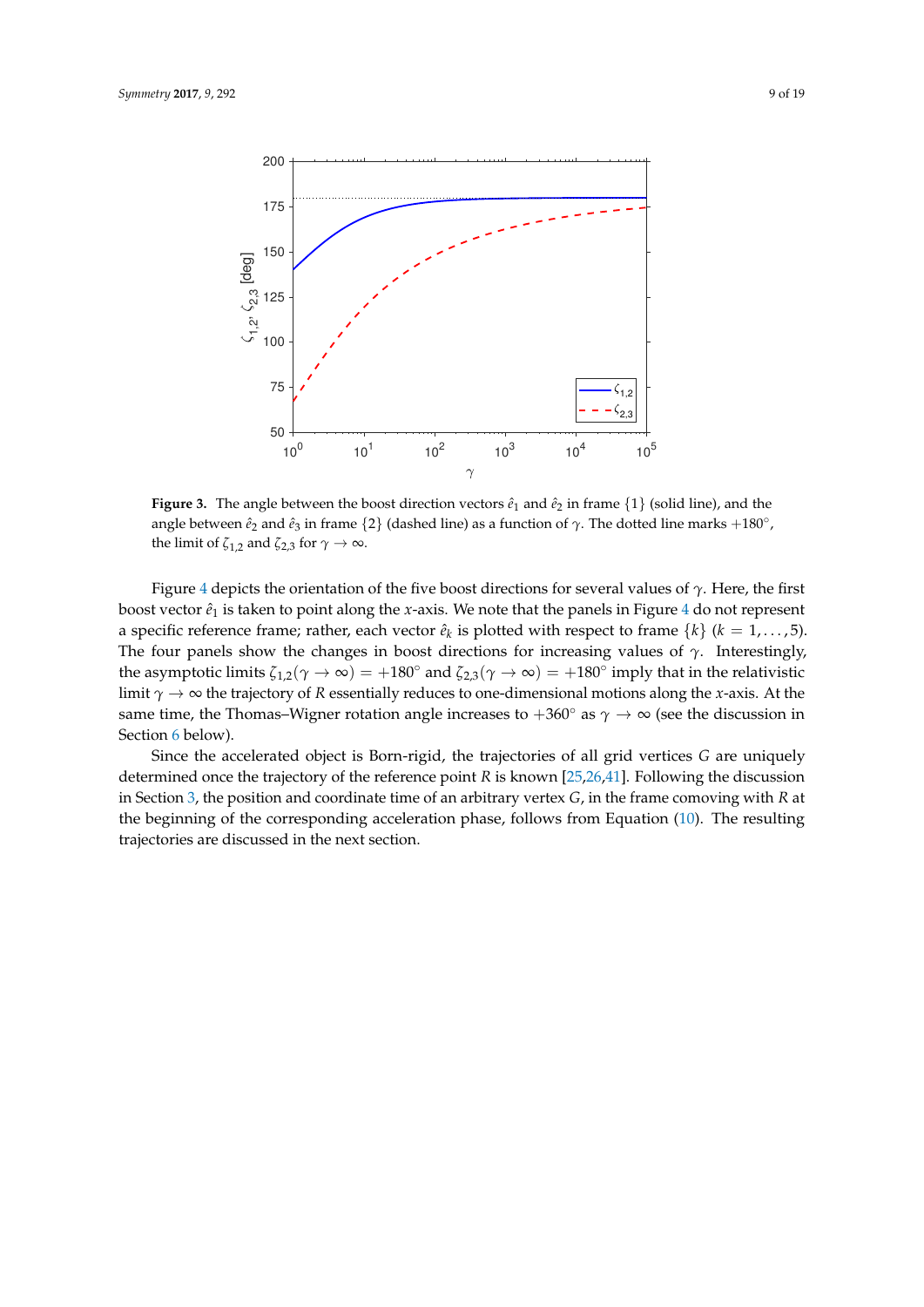<span id="page-9-1"></span>

**Figure 4.** Boost directions for four different values of  $\gamma = 1/\sqrt{1-\beta^2}$ . The boost direction in frame  $\{1\}$ ,  $\hat{e}_1$  is assumed to point along the *x*-axis. In the relativistic limit  $\gamma \to \infty$  (panel 4) the angles between  $\hat{e}_k$  and  $\hat{e}_{k+1}$  approach +180°. The motion of the reference point *R* tends to be more and more restricted along the *x*-axis and the object's trajectory transitions from a two- to a one-dimensional motion.

## <span id="page-9-0"></span>**5. Visualization**

The trajectory of the reference point *R* in the laboratory frame for a boost speed  $\beta = 1/2$ , corresponding to  $\gamma=2/\surd 3\approx 1.15$  $\gamma=2/\surd 3\approx 1.15$  $\gamma=2/\surd 3\approx 1.15$ , is displayed in Figure 1 (black solid line). The same trajectory as it appears to an observer in frame  ${6}$  is marked in grey. The two frames are stationary with respect to each other, but rotated by a Thomas–Wigner angle of about 14.4◦ . In addition, dots mark the locations of the four switchover events B, C, D and E in the two frames. As required by assumption  $\langle 2 \rangle$  $\langle 2 \rangle$  $\langle 2 \rangle$ , the starting and final positions, corresponding to the events A and F, coincide.

Figure [2](#page-5-1) shows the same trajectories as Figure [1.](#page-5-0) In addition, *R*'s trajectories as recorded by observers in the frames  $\{2\}, \ldots, \{5\}$  are plotted as well (solid coloured lines). Corresponding switchover events are connected by dashed lines. At  $B^{\{2\}}$ ,  $C^{\{3\}}$ ,  $D^{\{4\}}$  and  $E^{\{5\}}$  (and, of course, at the start event  $A^{\{1,6\}}$  and destination event  $F^{\{1,6\}}$ ) the reference point *R* slows down and/or accelerates from zero velocity producing a kink in the trajectory. In all other cases, the tangent vectors of the trajectories, i.e., the velocities are continuous at the switchover points.

With Equations [\(30\)](#page-6-3) and [\(34\)](#page-7-1), all necessary ingredients to visualize the relativistic motion of a Born-rigid object are available. In Figure [5,](#page-10-1) the object is modelled as a square-shaped grid of  $11 \times 11$  points, arranged around the reference point *R*. The object uniformly accelerates in the *xy*-plane changing the boost direction four times by the angles  $\zeta_{1,2}$  (as measured in frame  $\{2\}$ ),  $\zeta_{2,3}$  (frame  $\{3\}$ ),  $\zeta_{2,3}$  (frame  $\{4\}$ ) and finally  $\zeta_{1,2}$  (frame  $\{5\}$ ). The vertices' colour code indicates the corresponding boost section. The 16 panels depict the grid positions in the laboratory frame  $\{1\}$  for specific values of coordinate time displayed in the top right.

To improve the visual impression, the magnitude of the Thomas–Wigner rotation in Figure [5](#page-10-1) is enlarged by increasing the boost speed from  $\beta = 0.5$ , used in Figures [1](#page-5-0) and [2,](#page-5-1) to  $\beta = 0.7$  corresponding to *γ* ≈ 1.4. Despite its appearance, the grid G is Born-rigid, and, in *R*'s MCIF, the grid maintains its original square shape. In the laboratory frame, however,  $G$  appears compressed, when it starts to accelerate or decelerate and sheared, when one part of G has not yet finished boost *k*, but the remaining part of  $G$  already has transitioned to the next boost section  $k + 1$ . This feature is clearly evident from panels 4, 7, 10 or 13 in Figure [5](#page-10-1) with the occurrence of two colours indicating two boost sections taking effect at the same epoch of coordinate laboratory time. We note, however, that the switchover events occur simultaneously for all grid points in *R*'s MCIF. The non-uniform colouring illustrate the non-simultaneity of the switchovers in the laboratory frame and thereby the relationship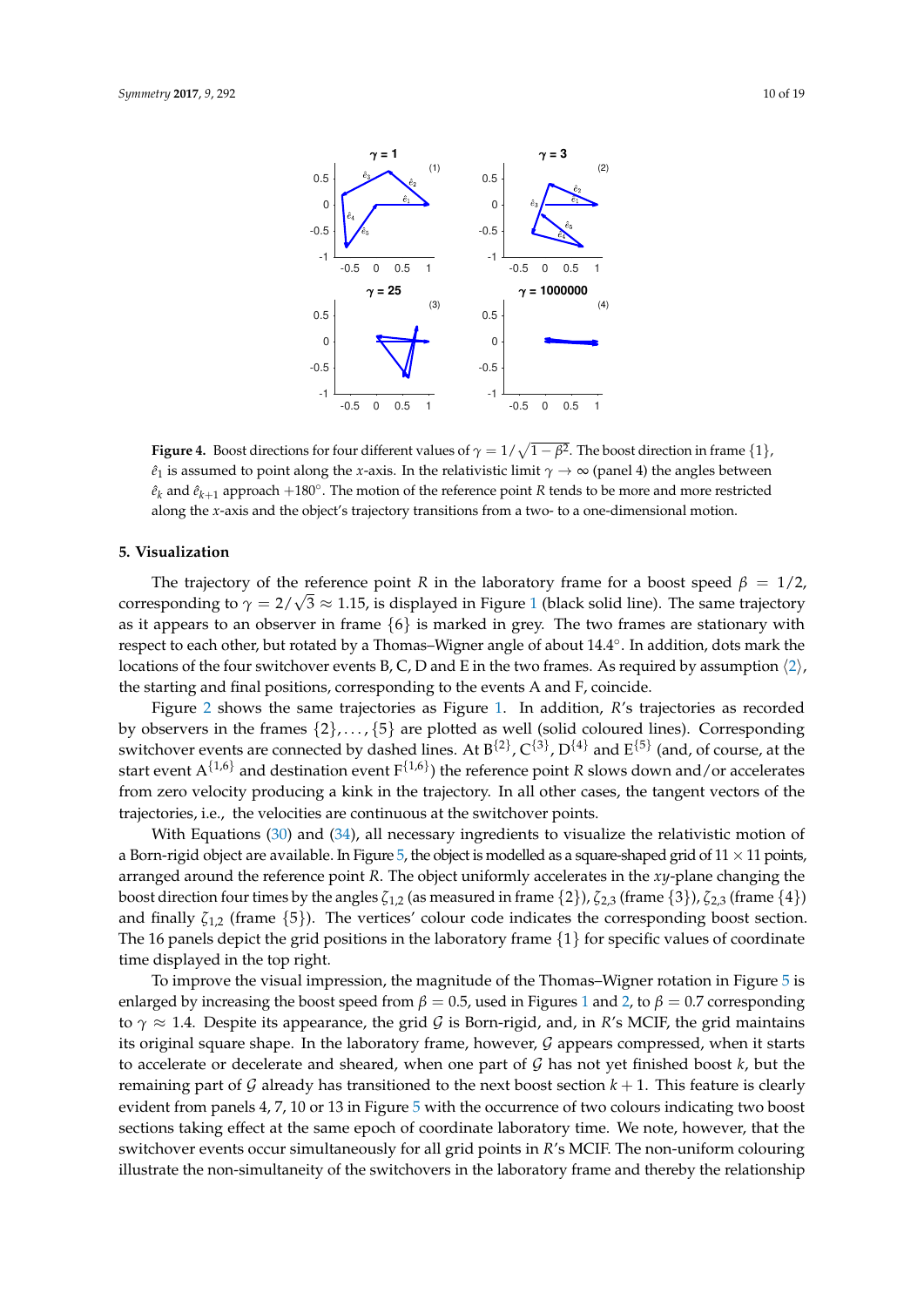<span id="page-10-1"></span>

Figure 5. A series of grid positions as seen in the laboratory frame. The boost speed is taken to be  $\beta = 0.7$ , resulting in a Thomas–Wigner rotation angle of about 33.7°. Coordinate time is displayed in the top right corner of each panel. The five boost phases are distinguished by colour. Evidently, switchovers between boosts do not occur simultaneously in the laboratory frame. The reference point (marked in red) moves along its trajectory counterclockwise, whereas the grid Thomas–Wigner rotates clockwise. For details, see text.

between Thomas–Wigner rotations and the non-existence of absolute simultaneity. A video animation is available online, details on how to access it are given in section "Supplementary Materials".

## <span id="page-10-0"></span>**6. Discussion**

In this final section, the Thomas–Wigner rotation angle is calculated from the known boost angles *ζ*1,2(*γ*) and *ζ*2,3(*γ*) (Equation [\(35\)](#page-7-2)). In addition, the maximum diameter of Born-rigid objects, Thomas–Wigner-rotated by a series of boosts, is discussed.

## *6.1. Derivation of Thomas–Wigner Angle*

From the preceding sections follows a straightforward calculation of the Thomas–Wigner angle as a function of Lorentz factor  $\gamma$ . Assumption  $\langle 2 \rangle$  $\langle 2 \rangle$  $\langle 2 \rangle$  implies that the sequence of the five Lorentz transformations  $\{6\} \rightarrow \{5\} \rightarrow \ldots \rightarrow \{1\}$  is constructed such that frame  $\{6\}$  is stationary with respect to frame  $\{1\}$  and their spatial origins coincide. This means that the combined transformation reduces to an exclusively spatial rotation and the corresponding Lorentz matrix can be written as:

<span id="page-10-2"></span>
$$
\Lambda(\gamma, -\hat{e}_1) \cdot \Lambda(\gamma, -\hat{e}_2) \cdot \Lambda(\gamma, -\hat{e}_3) \cdot \Lambda(\gamma, -\hat{e}_4) \cdot \Lambda(\gamma, -\hat{e}_5) = \begin{pmatrix} 1 & 0 & 0 & 0 \\ 0 & R_{1,1} & R_{1,2} & R_{1,3} \\ 0 & R_{2,1} & R_{2,2} & R_{2,3} \\ 0 & R_{3,1} & R_{3,2} & R_{3,3} \end{pmatrix}.
$$
 (36)

Since the rotation is confined to the *xy*-plane, the matrix elements  $R_{3,i} = 0 = R_{i,3}$  with  $i = 1,2,3$ vanish. The remaining elements

$$
R_{1,1}(\gamma) = R_{2,2}(\gamma) = \cos(\theta_{TW}(\gamma)) \qquad R_{1,2}(\gamma) = -R_{2,1}(\gamma) = \sin(\theta_{TW}(\gamma)) \tag{37}
$$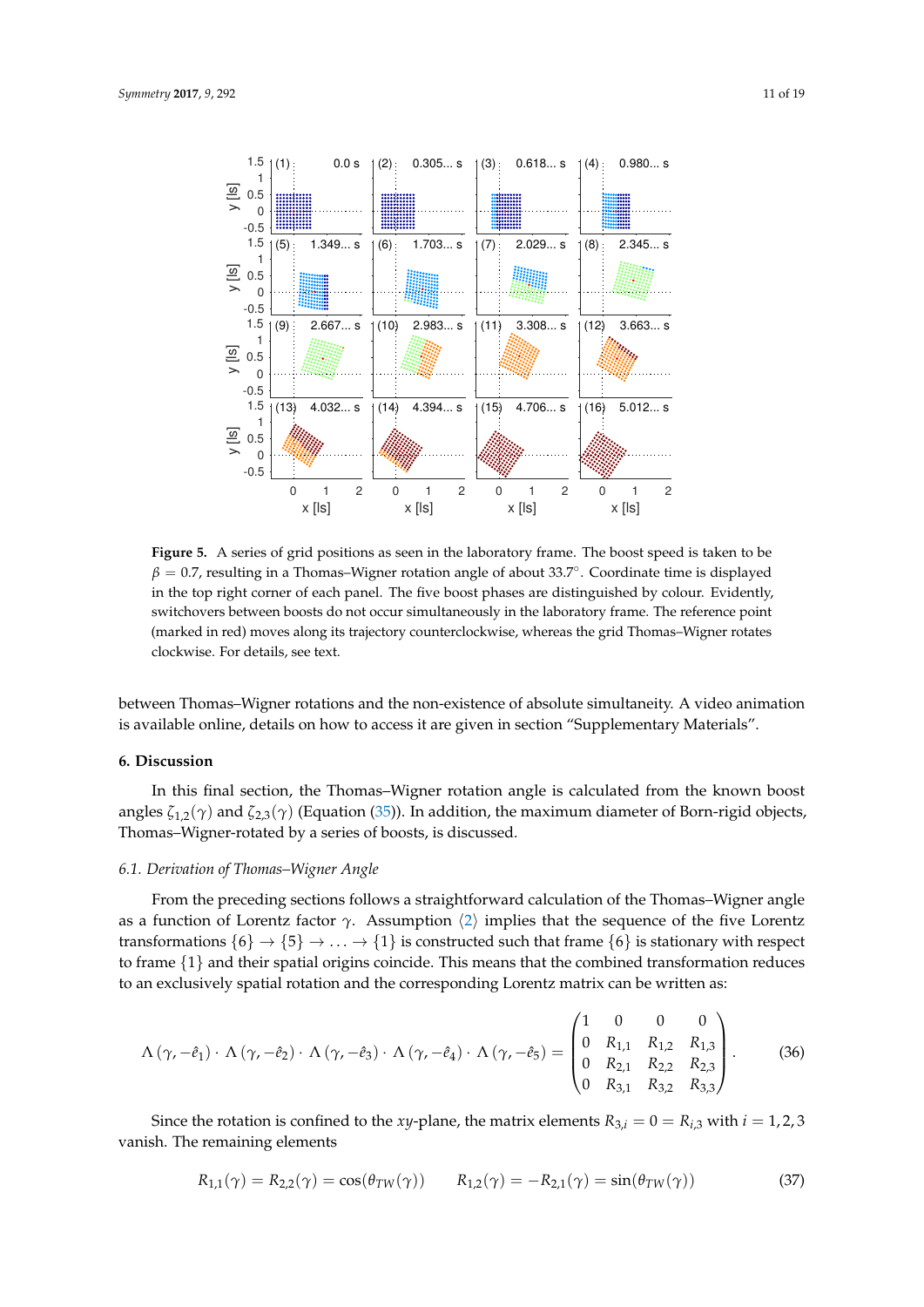yield the Thomas–Wigner rotation angle *θTW*:

<span id="page-11-0"></span>
$$
\begin{array}{rcl}\n\tilde{\theta}_{TW}(\gamma) & = & \arctan(2(R_{2,1}(\gamma), R_{1,1}(\gamma)), \\
\theta_{TW}(\gamma) & = & \begin{cases}\n\tilde{\theta}_{TW}(\gamma) & : & \tilde{\theta}_{TW}(\gamma) \ge 0, \\
\tilde{\theta}_{TW}(\gamma) + 2\pi & : & \tilde{\theta}_{TW}(\gamma) < 0,\n\end{cases}\n\end{array}\n\tag{38}
$$

with arctan2( $\cdot$ , $\cdot$ ) denoting the four-quadrant inverse tangent. Equation [\(38\)](#page-11-0) ensures that negative angles  $\tilde{\theta}_{TW}$  are unwrapped and mapped into the interval  $[0^{\circ},+360^{\circ}]$  (see Figure [6\)](#page-12-1).

With Equation [\(36\)](#page-10-2), the rotation matrix elements  $R_{1,1}$  and  $R_{2,1}$  are found to be (see Appendix [B\)](#page-15-0)

<span id="page-11-1"></span>
$$
R_{1,1}(\gamma) = -1 + \frac{(\gamma+1)}{((T_{12})^2+1)^4((T_{23})^2+1)^4}
$$
  
\n
$$
\times \left( (T_{12})^4 (T_{23})^4 + 2 (T_{12})^4 (T_{23})^2 + (T_{12})^4 - 4 (T_{12})^3 (T_{23})^3 \gamma
$$
  
\n
$$
+ 4 (T_{12})^3 (T_{23})^3 - 4 (T_{12})^3 T_{23} \gamma + 4 (T_{12})^3 T_{23} - 2 (T_{12})^2 (T_{23})^4 \gamma
$$
  
\n
$$
+ 4 (T_{12})^2 (T_{23})^4 + 4 (T_{12})^2 (T_{23})^2 \gamma^2 + 8 (T_{12})^2 (T_{23})^2 \gamma
$$
  
\n
$$
- 8 (T_{12})^2 (T_{23})^2 - 4 (T_{12})^2 \gamma^2 + 10 (T_{12})^2 \gamma - 4 (T_{12})^2 + 12 T_{12} (T_{23})^3 \gamma
$$
  
\n
$$
- 12 T_{12} (T_{23})^3 - 16 T_{12} T_{23} \gamma^2 + 12 T_{12} T_{23} \gamma + 4 T_{12} T_{23}
$$
  
\n
$$
+ 2 (T_{23})^4 \gamma - (T_{23})^4 - 4 (T_{23})^2 \gamma^2 + 6 (T_{23})^2 + 4 \gamma^2 - 2 \gamma - 1 \Big)^2
$$
  
\n(39)

and

<span id="page-11-2"></span>
$$
R_{2,1}(\gamma) = \frac{4(\gamma-1)(\gamma+1)}{((T_{12})^2+1)^4((T_{23})^2+1)^4}
$$
  
\n
$$
\times \left( (T_{12})^3 (T_{23})^2 + (T_{12})^3 + 3 (T_{12})^2 (T_{23})^3 - 2 (T_{12})^2 T_{23} \gamma + (T_{12})^2 T_{23} + T_{12} (T_{23})^4 - 2 T_{12} (T_{23})^2 \gamma - 3 T_{12} (T_{23})^2 + 2 T_{12} \gamma - (T_{23})^3 + 2 T_{23} \gamma + T_{23} \right)
$$
  
\n
$$
\times \left( (T_{12})^4 (T_{23})^4 + 2 (T_{12})^4 (T_{23})^2 + (T_{12})^4 - 4 (T_{12})^3 (T_{23})^3 \gamma + 4 (T_{12})^3 (T_{23})^3 + 4 (T_{12})^3 T_{23} \gamma + 4 (T_{12})^3 T_{23} \gamma + 4 (T_{12})^3 T_{23} - 2 (T_{12})^2 (T_{23})^4 \gamma + 4 (T_{12})^2 (T_{23})^4 + 4 (T_{12})^2 (T_{23})^2 \gamma^2 + 8 (T_{12})^2 (T_{23})^2 \gamma - 8 (T_{12})^2 (T_{23})^2 - 4 (T_{12})^2 \gamma^2 + 10 (T_{12})^2 \gamma
$$
  
\n
$$
-4 (T_{12})^2 + 12 T_{12} (T_{23})^3 \gamma - 12 T_{12} (T_{23})^3 - 16 T_{12} T_{23} \gamma^2 + 12 T_{12} T_{23} \gamma
$$
  
\n
$$
+4 T_{12} T_{23} + 2 (T_{23})^4 \gamma - (T_{23})^4 - 4 (T_{23})^2 \gamma^2 + 6 (T_{23})^2 + 4 \gamma^2 - 2 \gamma - 1 \right),
$$
 (140)

with  $T_{12} = T_{12}(\gamma)$  and  $T_{23} = T_{23}(\gamma)$  given by Equations [\(30\)](#page-6-3) and [\(34\)](#page-7-1), respectively.

The resulting angle  $\theta_{TW}(\gamma)$  as a function of  $\gamma$  is plotted in Figure [6.](#page-12-1) The plot suggests that  $\theta_{TW}$   $\rightarrow$  +360° as  $\gamma$   $\rightarrow$   $\infty$ . As already mentioned in Section [4](#page-3-3) (see Figure [4\)](#page-9-1), the boost angles *ζ*1,2 → +180◦ and *ζ*2,3 → +180◦ in the relativistic limit *γ* → ∞. Notwithstanding that *R*'s trajectory reduces to a one-dimensional motion as *γ* → ∞, the grid's Thomas–Wigner rotation angle approaches a full revolution of  $+360^\circ$  in the laboratory frame.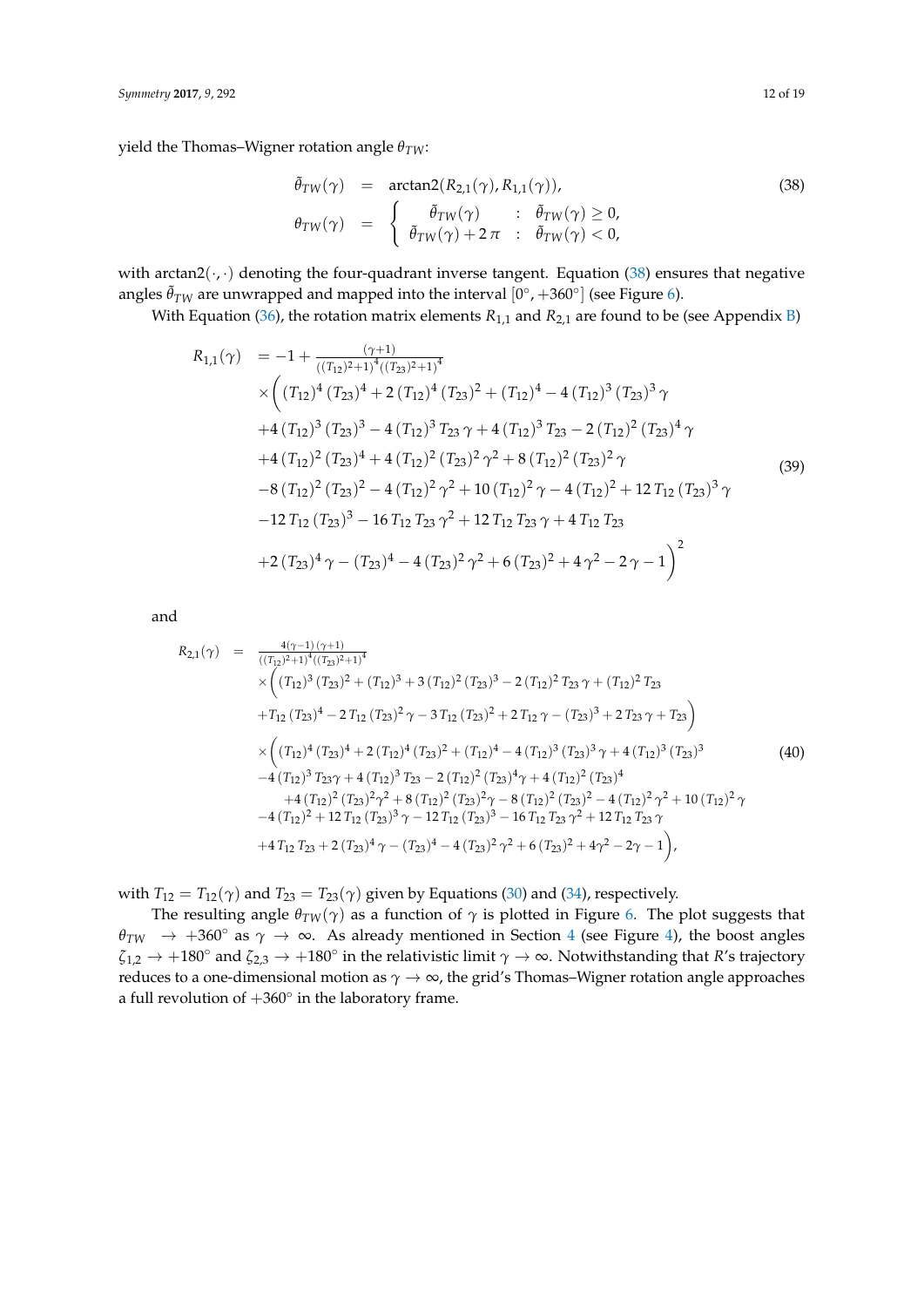<span id="page-12-1"></span>

**Figure 6.** Thomas–Wigner rotation angle as a function of *γ*. For clarity, the angle is unwrapped and mapped to the range  $[0^{\circ}, +360^{\circ}]$ .

#### <span id="page-12-0"></span>*6.2. Frame Boundaries*

As illustrated by Figure [5,](#page-10-1) the Born-rigid object  $G$  rotates in the *xy*-plane. Clearly, in order to preclude paradoxical faster-than-light translations of sufficiently distant vertices, G's spatial extent in the *x*- and *y*-directions has to be bounded by a maximum distance from the reference point *R* on the order of ∆*t*/*θTW* [\[24\]](#page-17-8). As discussed in the following, this limit is put into effect by frame boundaries associated with  $G'$ s acceleration in each of the five boosts.

Figure [7](#page-13-0) exemplifies the formation of a frame boundary for an accelerated object in  $1 + 1$ (one time and one space) dimensions (see e.g., refs. [\[28,](#page-18-0)[41,](#page-18-7)[43,](#page-18-9)[44\]](#page-18-10)). Here, the Born-rigid object is assumed to be one-dimensional and to consist of seven equidistant grid points. Each point accelerates for a finite time period towards the positive *x*-direction (blue worldlines); the reference point *R*, marked in red, accelerates with  $\alpha_R = 1$  ls/s<sup>2</sup>. Contrary to the simulations discussed in Figure [5](#page-10-1) above, for illustrative purposes, the acceleration phase is not followed immediately by another boost. Rather, the object continues to move with constant speed after the accelerating force has been switched off (green worldlines in Figure [7\)](#page-13-0). The completion of the acceleration phase is synchronous in *R*'s MCIF (dashed-dotted line) and asynchronous in the laboratory frame. Figure [7](#page-13-0) also illustrates that, for a uniform acceleration, the frame boundary (black dot) is stationary with respect to the laboratory frame.

In this simulation, each vertex is assumed to be equipped with an ideal clock ticking at a proper frequency of 10 Hz, the corresponding ticks are marked by dots; the boost phase lasts for 0.6 s on *R*'s clock. The clocks of the left-most (trailing) and right-most (leading) vertex measure (proper time) boost durations of 0.3 s and 0.9 s, respectively. Thus, with respect to the MCIFs (dashed lines), the vertex clocks run at different rates (see Equation [\(14\)](#page-3-2)). The trailing clocks tick slower, the leading clocks faster than the reference clock at *R*. From Equations [\(13\)](#page-3-1) and [\(14\)](#page-3-2), it follows that the proper time variations are compensated by corresponding changes in proper acceleration experienced by the seven vertices. For the numerical values used in Figure [7,](#page-13-0) the accelerations of the trailing and leading vertex are  $2 \alpha_R$  and  $2 \alpha_R/3$ , respectively.

The spatial components of the inertial reference frames, comoving with *R*, are plotted in Figure [7](#page-13-0) as well. During the acceleration-free period following the boost phase, the grid moves with constant speed and the equal-time slices of the corresponding comoving frames (dotted lines) are oriented parallel to each other. During the boost phase, however, the lines intersect and Equation [\(10\)](#page-2-2) entails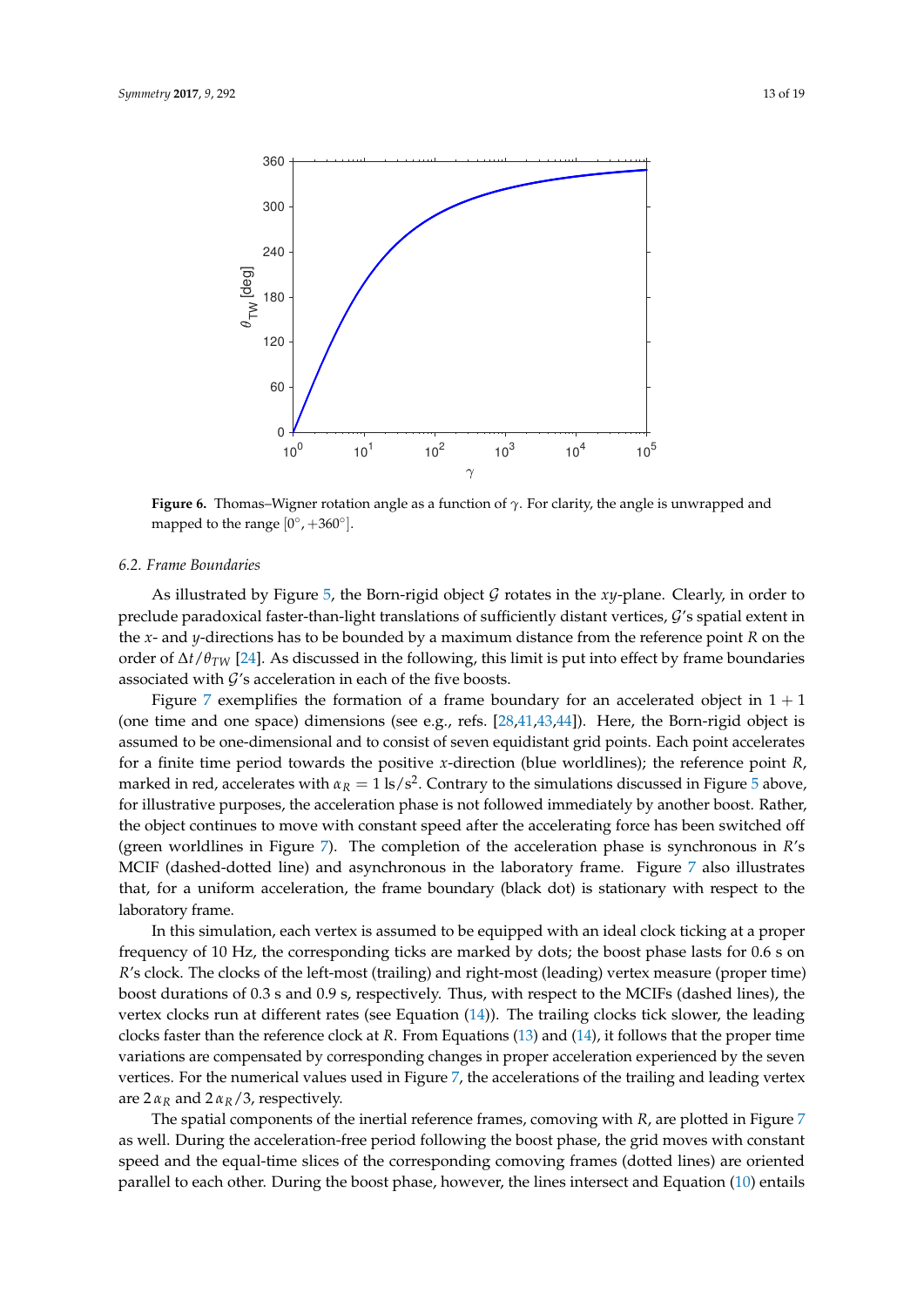<span id="page-13-0"></span>that the equal-time slices of the comoving frames all meet in one spacetime point; the frame boundary  $x_B = -1$  ls (black dot at  $x = -1$  ls and  $t = 0$  s in Figure [7\)](#page-13-0).



**Figure 7.** Spacetime diagram of a one-dimensional grid consisting of seven points. The grid accelerates towards the positive *x*-direction. The trajectories are marked in blue/green, the mid point is taken as the reference *R* and its worldline is colored in red. Dots indicate the lapse of 0.1 s in proper time. After 0.6 s have passed on *R*'s clock, the acceleration stops and the points move with constant speed (green lines). Dashed and dotted lines connect simultaneous spacetime events in *R*'s comoving frame.

If the accelerating grid extended to *xB*, the corresponding vertex would experience infinite proper acceleration (Equations [\(13\)](#page-3-1) and [\(14\)](#page-3-2)) and its clock would not tick. Clearly, a physical object accelerating towards positive *x* (Figure [7\)](#page-13-0) cannot extend beyond this boundary at  $x<sub>B</sub>$ . If the grid in Figure [7](#page-13-0) is regarded as realization of an accelerating coordinate system, this frame is bounded in the spatial dimension and ends at the coordinate value *xB*. However, as soon as the grid's acceleration stops, the frame boundary disappears and coordinates  $x < x_B$  are permissible. We note, that the frame boundary in Figure [7](#page-13-0) is a zero-dimensional object, a point in  $1 + 1$ -dimensional spacetime considered here. The boundary is frozen in time and exists only for the instant *t* = 0.

Generalizing this result, we find that the five boosts described in Section [4](#page-3-3) and depicted in Figure [1](#page-5-0) induce five frame boundaries in various orientations. It turns out that the accelerated object  $\mathcal G$ is completely surrounded by these boundaries within the  $xy$ -plane. They restrict  $\mathcal{G}'s$  maximum size [\[24\]](#page-17-8) and thereby assure that all of its vertices obey the special relativistic speed limit [\[4\]](#page-17-3).

#### **7. Conclusions**

It is well known that pure Lorentz transformations do not form a group in the mathematical sense, since the composition of two transformations in general is not a pure Lorentz transformation again, but involves the Thomas–Wigner spatial rotation. The rotation is visualized by uniformly accelerating a Born-rigid object, consisting of a finite number of vertices, such that the object's reference point returns to its starting location. It turns out that at least five boosts are necessary, provided, first, the (proper time) duration and the magnitude of the proper acceleration is the same within each boost and, second, the object's motion is restricted to the *xy*-plane. Analytic expressions are derived for the angles between adjacent boost directions.

The visualization illustrates the relationship between Thomas–Wigner rotations and the relativity of simultaneity. The transition from one boost section to the next occurs synchronously in the MCIF of the object's reference point. In the laboratory frame, however, the trailing vertices perform the transition to the next boost phase, which in general involves a direction change, earlier than the leading vertices. Thus, in this frame, the accelerated object not only contracts and expands along its direction of propagation, but also exhibits a shearing motion during the switchover phases.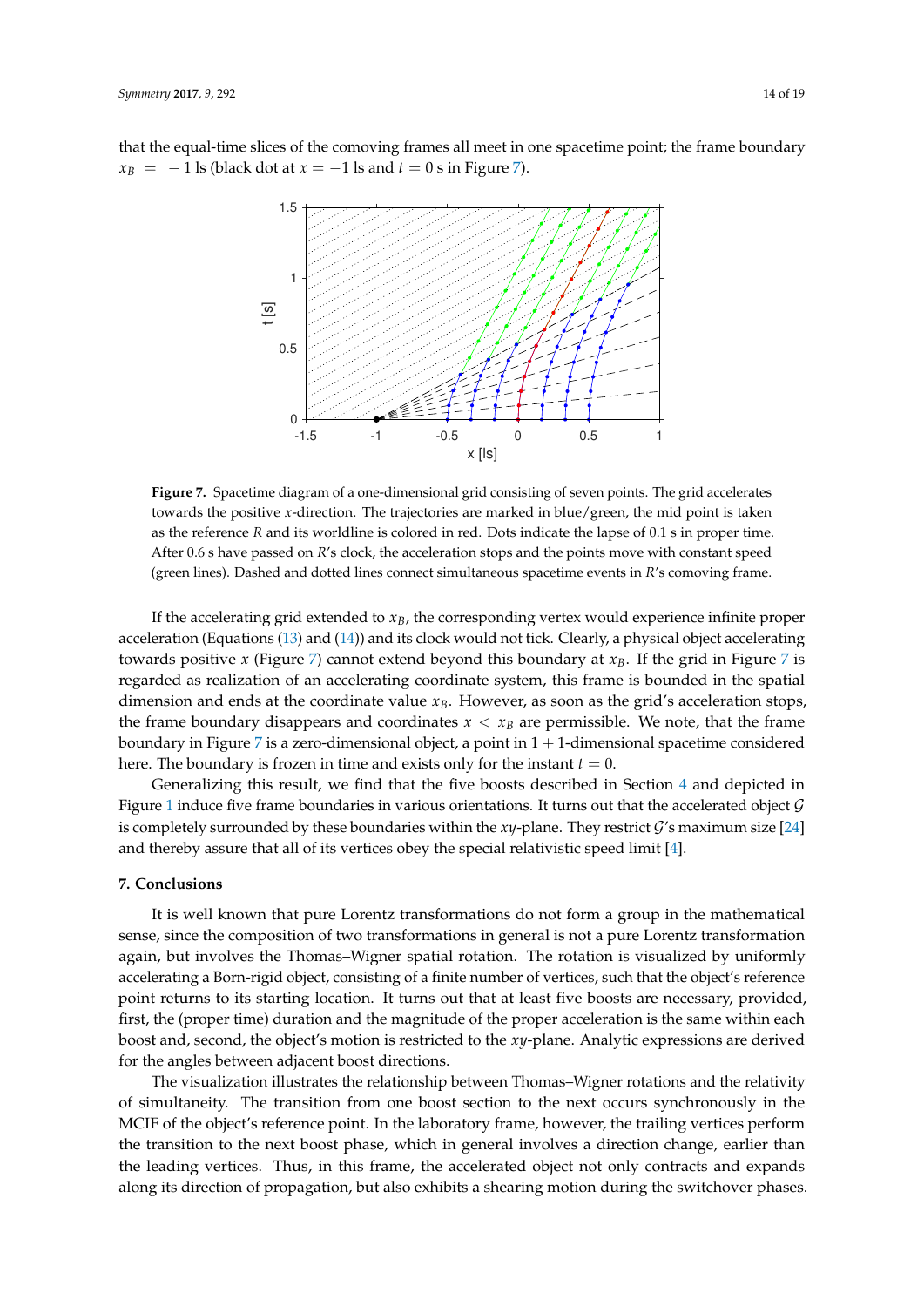The simulations illustrate clearly that the aggregation of these shearing contributions finally adds up to the Thomas–Wigner rotation.

Accelerated motions induce frame boundaries, which no part of a physical, Born-rigid object may overstep. Thus, the object's size is limited to a finite volume or area (if its motion is restricted to two spatial dimension) and Thomas–Wigner rotations by construction observe the special relativistic speed limit.

**Supplementary Materials:** An MPEG-4 video animation of the Thomas–Wigner rotation, the MATLAB (Version 9, MathWorks Inc., Natick, MA, USA) source code used to create Figure [5](#page-10-1) and the "SymPy" script file discussed in Appendix [B](#page-15-0) are available at the URL [www.gbeyerle.de/twr.](www.gbeyerle.de/twr)

**Acknowledgments:** Valuable comments, suggestions and corrections by three anonymous reviewers are gratefully acknowledged. Several calculations of this study were performed with the computer algebra system "SymPy" available at the URL [www.sympy.org.](www.sympy.org) "SymPy" is licensed under the General Public License; for more information, see <www.gnu.org/licenses/gpl.html> . All trademarks are the property of their respective owners.

**Conflicts of Interest:** The author declares no conflict of interest.

## **Abbreviations**

MCIF momentarily comoving inertial frame

## <span id="page-14-0"></span>**Appendix A. Number of Boosts**

We determine the smallest number of boosts that satisfies the four assumptions listed in Section [2.](#page-1-5) Denoting the number of boosts by *N*, it is self-evident that  $N \geq 3$ , since, for  $N = 1$ , the requirement of vanishing final velocity cannot be met if  $v_R \neq 0$ . In addition, for  $N = 2$ , the requirement of vanishing final velocity implies collinear boost directions. With two collinear boosts, however, the reference point *R* does not move along a non-trivial closed trajectory. In addition, we note that collinear boosts imply vanishing Thomas–Wigner rotation (see e.g., ref. [\[19\]](#page-17-13)).

#### <span id="page-14-3"></span>*Appendix A.1. Three Boosts*

Consider three boosts of the reference point *R* starting from location A and returning to location D via locations B and C. In the laboratory frame (frame  $\{1\}$ ), the four-position at the destination D is given by

<span id="page-14-4"></span>
$$
P_{\rm D}^{\{1\}} = P_{\rm A}^{\{1\}} + S_{\rm A \to B}^{\{1\}} + \Lambda \left( \gamma, -\hat{e}_1 \right) \cdot S_{\rm B \to C}^{\{2\}} + \Lambda \left( \gamma, -\hat{e}_1 \right) \cdot \Lambda \left( \gamma, -\hat{e}_2 \right) \cdot S_{\rm C \to D}^{\{3\}} \tag{A1}
$$

and

<span id="page-14-1"></span>
$$
V_{\mathcal{D}}^{\{1\}} = \Lambda \left( \gamma, -\hat{e}_1 \right) \cdot \Lambda \left( \gamma, -\hat{e}_2 \right) \cdot \Lambda \left( \gamma, -\hat{e}_3 \right) \cdot V_{\mathcal{D}}^{\{4\}} \tag{A2}
$$

is the corresponding four-velocity. For the definition of the four-vector  $S_{A-}^{\{1\}}$  $A \rightarrow B'$ , see Equation [\(18\)](#page-4-3). Assumption  $\langle 2 \rangle$  $\langle 2 \rangle$  $\langle 2 \rangle$  implies that

<span id="page-14-2"></span>
$$
\vec{P}_{\mathbf{A}}^{\{1\}} = \vec{P}_{\mathbf{D}}^{\{1\}} = \vec{P}_{\mathbf{A}}^{\{4\}} = \vec{P}_{\mathbf{D}}^{\{4\}} = \vec{0}
$$
\n(A3)

and

$$
V_{\mathcal{A}}^{\{1\}} = V_{\mathcal{D}}^{\{1\}} = V_{\mathcal{A}}^{\{4\}} = V_{\mathcal{D}}^{\{4\}} = \begin{pmatrix} 1 \\ \vec{0} \end{pmatrix}.
$$
 (A4)

Inserting Equation  $(1)$  into Equation  $(A2)$  yields

<span id="page-14-5"></span>
$$
T_{12} = T_{23} = \pm \sqrt{2\gamma + 1} \tag{A5}
$$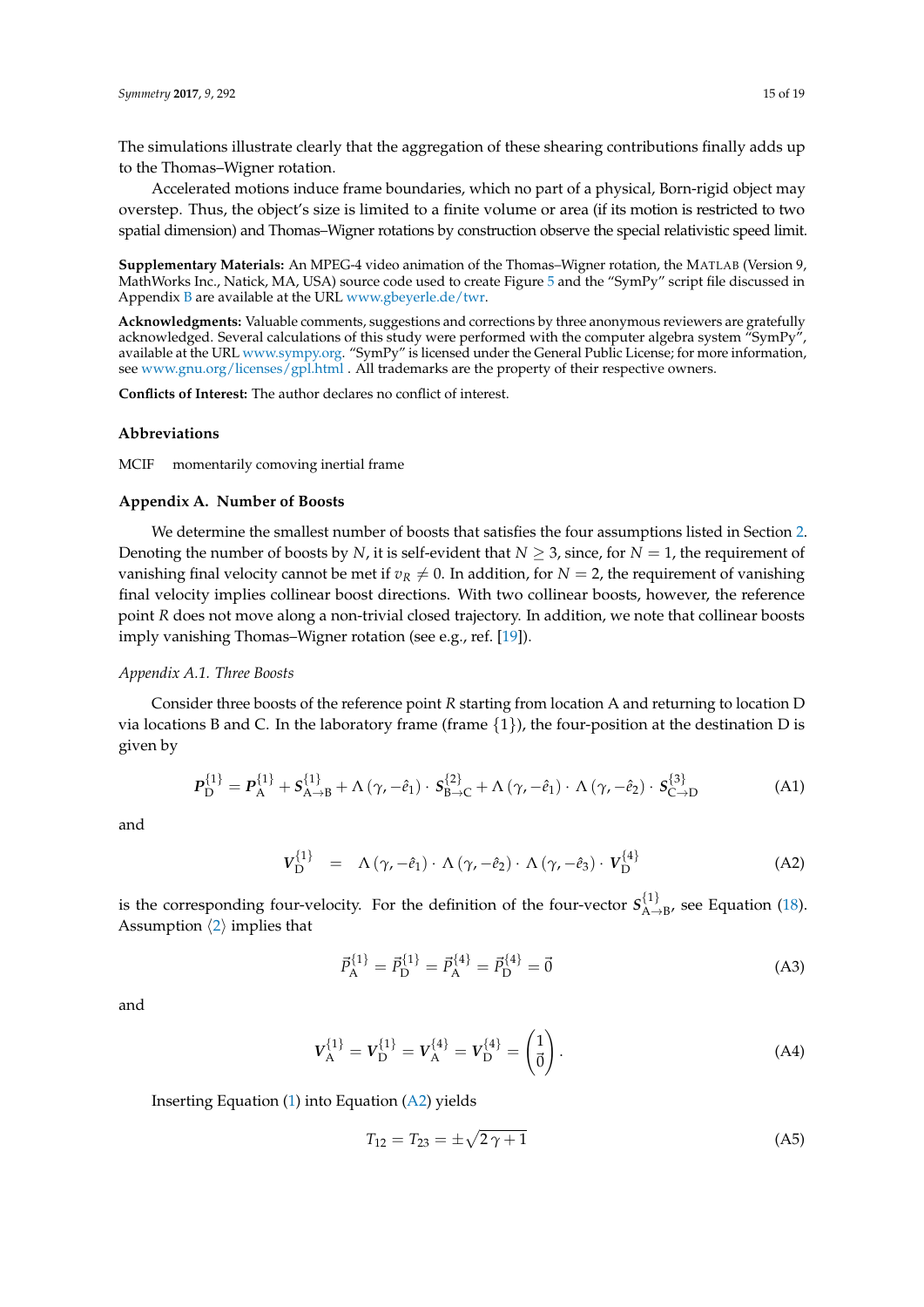(see Appendix  $B$ ) and, in turn, using Equation [\(A3\)](#page-14-2) we obtain

<span id="page-15-1"></span>
$$
\vec{P}_{\mathcal{D}}^{\{1\}} = \frac{1}{(\gamma+1)^2} \begin{pmatrix} -(\gamma-1)^2 (2\gamma+1)^2 \\ -(\gamma-1) (2\gamma+1)^{\frac{3}{2}} (3\gamma+1) \\ 0 \end{pmatrix} \stackrel{!}{=} \vec{0}.
$$
 (A6)

Its only solution for real-valued *β* is the trivial solution  $\gamma = 1$ , i.e.,  $\beta = 0$ . Thus, there are no non-trivial solutions for  $N = 3$  boosts, which are consistent with the assumptions  $\langle 1 \rangle - \langle 4 \rangle$  $\langle 1 \rangle - \langle 4 \rangle$  $\langle 1 \rangle - \langle 4 \rangle$  $\langle 1 \rangle - \langle 4 \rangle$  $\langle 1 \rangle - \langle 4 \rangle$ .

## *Appendix A.2. Four Boosts*

For a sequence of four boosts, time reversal symmetry implies that *R*'s velocity in the laboratory frame vanishes at event C after the second boost, i.e.,  $\vec{V}_{C}^{\{1\}}=\vec{0}$ . However, stationarity in the laboratory frame can only be achieved if the first two boosts  $A \rightarrow B$  and  $B \rightarrow C$  are collinear. In order to fulfil assumption  $\langle 2 \rangle$  $\langle 2 \rangle$  $\langle 2 \rangle$  the third and fourth boosts have to be collinear with the first (and second) boost as well. As already noted, a sequence of collinear boosts, however, does not produce a non-zero Thomas–Wigner rotation.

## <span id="page-15-0"></span>**Appendix B. Computer Algebra Calculations**

Some equations in this paper were derived using the computer algebra system "SymPy" [\[45\]](#page-18-11). The corresponding "SymPy" source code files vtwr3bst.py (three boost case, see Appendix [A.1\)](#page-14-3) and vtwr5bst.py (five boost case, see Section [4\)](#page-3-3) are available online, for details see section "Supplementary Materials". These scripts process Equations  $(A1)$ ,  $(A2)$ ,  $(16)$  and  $(17)$  and derive the results given in Equations  $(A5)$ ,  $(A6)$ ,  $(23)$ ,  $(26)$ ,  $(27)$ ,  $(39)$  and  $(40)$ . The following paragraphs provide a few explanatory comments.

First, we address the case of three boosts (superscript (3*B*)) and the derivation of Equation [\(A5\)](#page-14-5). The corresponding boost vectors in the *xy*-plane  $\hat{e}^{(3B)}_i$  with  $i = 1, 2, 3$  are taken to be

<span id="page-15-2"></span>
$$
\begin{aligned}\n\hat{e}_1^{(3B)} &= \begin{pmatrix} C_a \\ S_a \end{pmatrix} = \frac{1}{1 + (T_{12})^2} \begin{pmatrix} 1 - (T_{12})^2 \\ 2 T_{12} \end{pmatrix} \\
\hat{e}_2^{(3B)} &= \begin{pmatrix} 1 \\ 0 \end{pmatrix} \\
\hat{e}_3^{(3B)} &= \begin{pmatrix} C_a \\ -S_a \end{pmatrix} = \frac{1}{1 + (T_{12})^2} \begin{pmatrix} 1 - (T_{12})^2 \\ -2 T_{12} \end{pmatrix},\n\end{aligned}
$$
\n(A7)

with

$$
S_a = \sin(\zeta_{1,2}), \qquad C_a = \cos(\zeta_{1,2}), \qquad T_{12} = \tan\left(\frac{\zeta_{1,2}}{2}\right), \tag{A8}
$$

in terms of the direction angle *ζ*1,2 and the half-angle approximation (Equation [\(5\)](#page-2-5)). Here, the *z*-coordinate is omitted since the trajectory is restricted to the *xy*-plane and  $\zeta_{2,3} = \zeta_{1,2}$ from time reversal symmetry is being used. Inserting the corresponding Lorentz transformation matrices (Equation  $(1)$ ) into Equation  $(A2)$  and selecting the time component yields

$$
(\gamma - 1) \frac{((T_{12})^2 - 2\gamma - 1)^2}{((T_{12})^2 + 1)^2} = 0,
$$
 (A9)

which reduces to Equation [\(A5\)](#page-14-5) if the trivial solution  $\gamma = 1$  is ignored.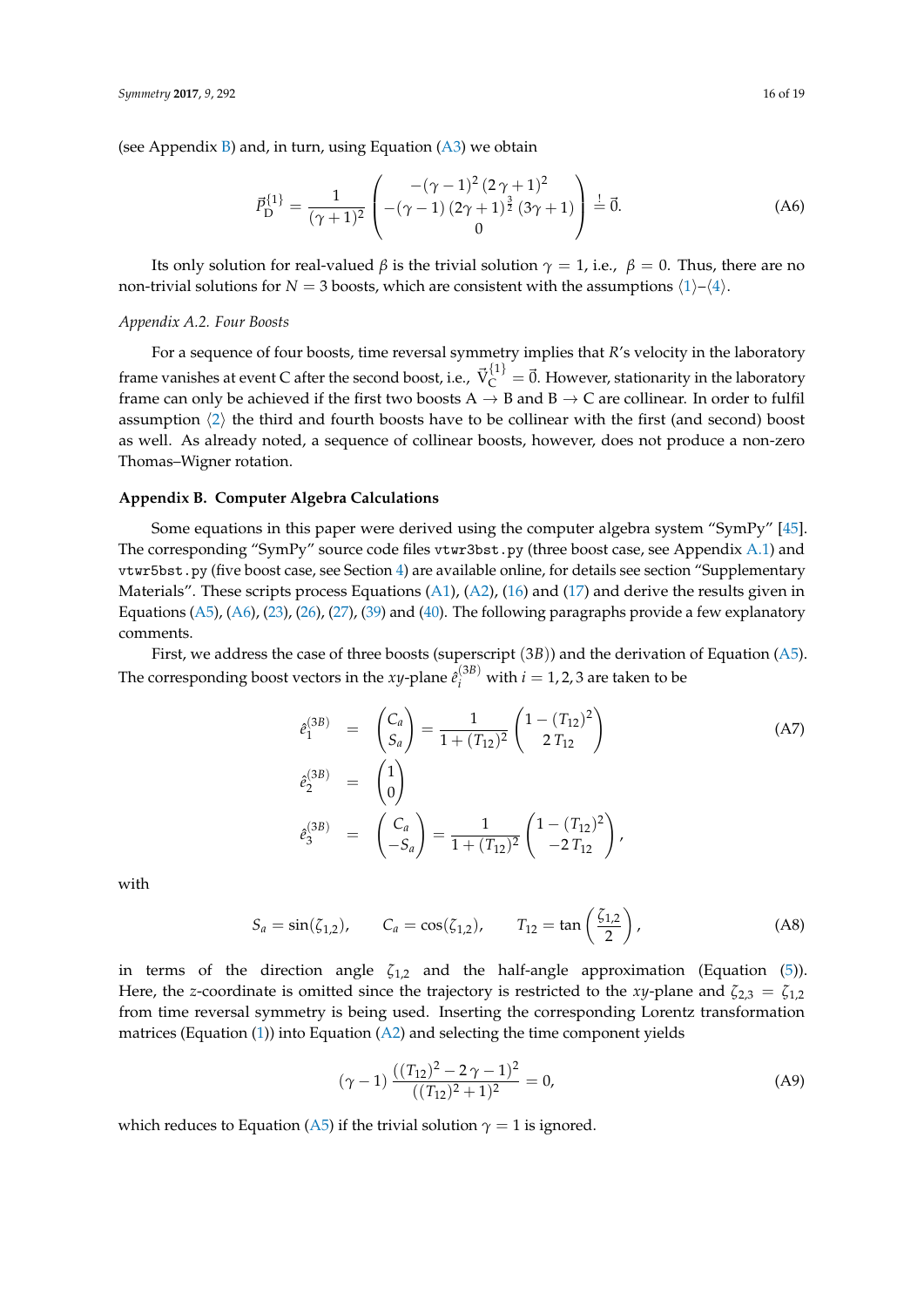For five boosts (superscript (5*B*)) and the derivation of the expression [\(26\)](#page-6-2), we define analogously to Equation [\(A7\)](#page-15-2)

$$
\begin{aligned}\n\hat{e}_1^{(5B)} &= \begin{pmatrix} C_x \\ S_x \end{pmatrix} = \begin{pmatrix} C_{12} C_{23} - S_{12} S_{23} \\ -S_{12} C_{23} - C_{12} S_{23} \end{pmatrix} \\
\hat{e}_2^{(5B)} &= \begin{pmatrix} C_y \\ S_y \end{pmatrix} = \begin{pmatrix} C_{23} \\ -S_{23} \end{pmatrix} = \frac{1}{1 + (T_{23})^2} \begin{pmatrix} 1 - (T_{23})^2 \\ -2 T_{23} \end{pmatrix} \\
\hat{e}_3^{(5B)} &= \begin{pmatrix} 1 \\ 0 \end{pmatrix} \\
\hat{e}_4^{(5B)} &= \begin{pmatrix} C_y \\ -S_y \end{pmatrix} = \begin{pmatrix} C_{23} \\ S_{23} \end{pmatrix} = \frac{1}{1 + (T_{23})^2} \begin{pmatrix} 1 - (T_{23})^2 \\ 2 T_{23} \end{pmatrix} \\
\hat{e}_5^{(5B)} &= \begin{pmatrix} C_x \\ -S_x \end{pmatrix} = \begin{pmatrix} C_{12} C_{23} - S_{12} S_{23} \\ S_{12} C_{23} + C_{12} S_{23} \end{pmatrix},\n\end{aligned}
$$
\n(AD)

with

$$
S_{12} = \sin(\zeta_{1,2}) \qquad C_{12} = \cos(\zeta_{1,2}) \qquad S_{23} = \sin(\zeta_{2,3}) \qquad C_{23} = \cos(\zeta_{2,3}) \tag{A11}
$$

and

$$
T_{12} = \tan\left(\frac{\zeta_{1,2}}{2}\right)
$$
  $T_{23} = \tan\left(\frac{\zeta_{2,3}}{2}\right)$ . (A12)

The corresponding Lorentz transformation matrices are too unwieldy to reproduce them here. "SymPy" script vtwr5bst.py calculates these matrices and their products in terms of *T*<sup>12</sup> and *T*<sup>23</sup> and inserts the result into Equation [\(17\)](#page-4-1). The time component of Equation [\(17\)](#page-4-1) yields the equation

<span id="page-16-0"></span>
$$
\frac{\gamma - 1}{((T_{12})^2 + 1)^2 ((T_{23})^2 + 1)^2}
$$
\n
$$
\times \left( (T_{12})^2 ((T_{23})^2 + 1) - 4 T_{12} T_{23} (\gamma + 1) - (T_{23})^2 (2 \gamma + 1) + 4 \gamma^2 + 2 \gamma - 1 \right)^2 = 0.
$$
\n(A13)

We exclude the trivial solution  $\gamma = 1$  and restrict ourselves to real values of  $T_{12}$  and  $T_{23}$ ; Equation [\(A13\)](#page-16-0) then leads to Equation [\(22\)](#page-5-2), a second order polynomial with respect to *T*<sub>23</sub>. The two solutions are given in Equation [\(23\)](#page-6-4).

Next, we insert  $T_{23} = T_{23}(T_{12}, \gamma)$  in Equation [\(16\)](#page-4-0). Since its time component involves the travel time of *R* along its closed trajectory as an additional unknown and the *z*-coordinate vanishes by construction, we focus on the *x*- and *y*-components of Equation [\(16\)](#page-4-0). The "SymPy" script vtwr5bst.py also shows that the result for the *y*-component of the equation  $\vec{P}_{F}^{\{6\}} = 0$  can be expressed as

$$
-8\left((T_{12})^2+1\right)(\gamma+1)^2\frac{X_1(T_{12},\gamma)+X_2(T_{12},\gamma)\sqrt{X_3(T_{12},\gamma)}}{((T_{12})^2-2\gamma-1)^6}=0.
$$
 (A14)

Here, *X*<sub>1</sub>( $T_{12}$ ,  $\gamma$ ), *X*<sub>2</sub>( $T_{12}$ ,  $\gamma$ ) and *X*<sub>3</sub>( $T_{12}$ ,  $\gamma$ ) are polynomials in  $T_{12}$ .

For real  $T_{12}$  and  $\gamma \geq 1$ , the numerator has to be zero. Moving the term involving the square root to the right-hand side and squaring both sides yields

$$
(X_1(T_{12}, \gamma))^2 - (X_2(T_{12}, \gamma))^2 X_3(T_{12}, \gamma) = 0.
$$
 (A15)

Its evaluation (see script vtwr5bst.py) leads to the product of two polynomials (expressions [\(26\)](#page-6-2) and  $(27)$ ), each of which is of the fourth order with respect to  $(T_{12})^2$ .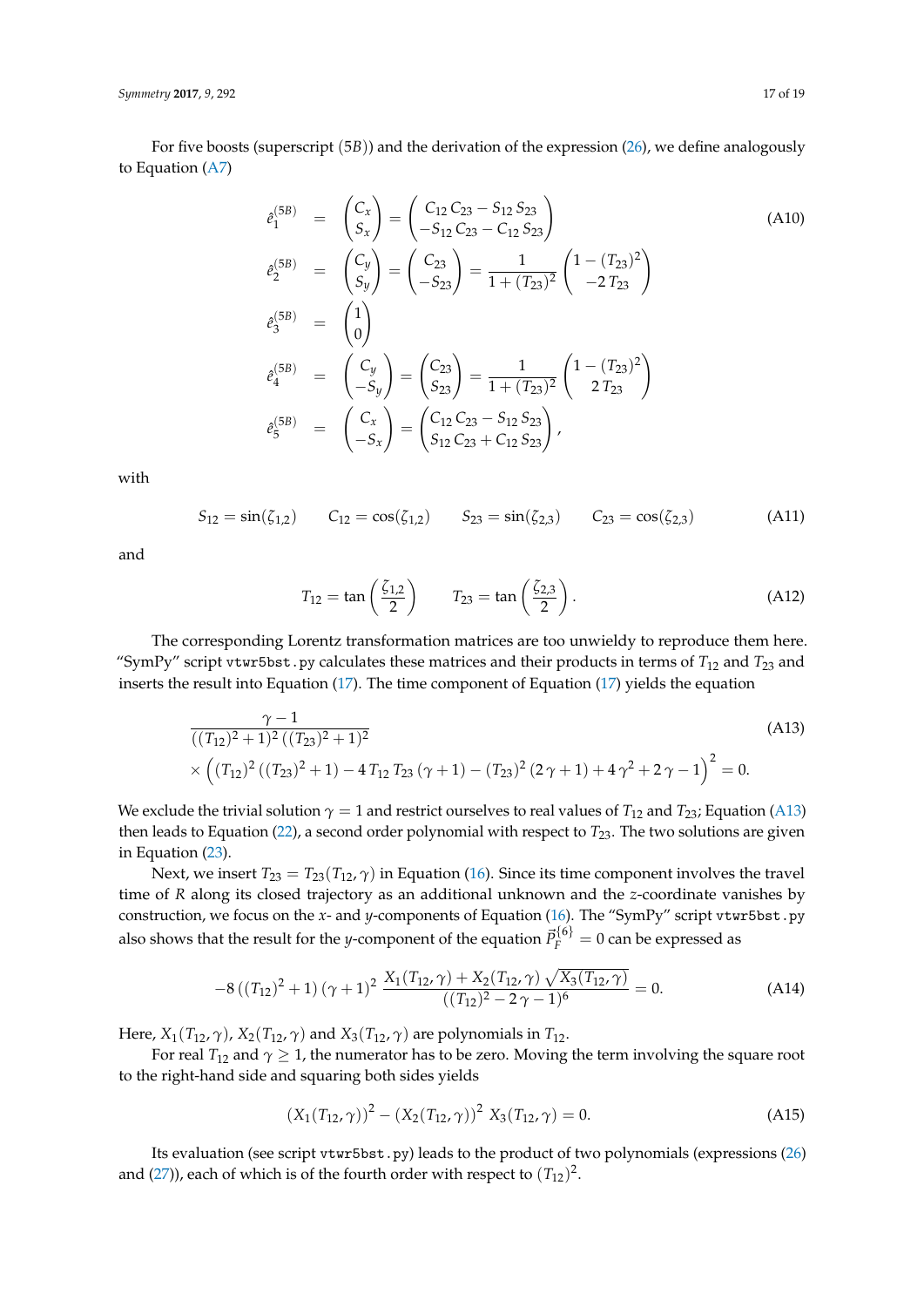Repeating the corresponding calculation for the *x*-component of the equation  $\vec{P}_F^{\{6\}} = 0$  leads to the product of two polynomials, one of which is identical to expression [\(26\)](#page-6-2). Thus, the roots of polynomial [\(26\)](#page-6-2) constitute a solution of Equation [\(19\)](#page-4-4). The Thomas–Wigner angle *θTW* (Equation [\(38\)](#page-11-0)) follows from the Lorentz matrix relating frame  $\{1\}$  to frame  $\{6\}$  (Equation [\(36\)](#page-10-2)). The "SymPy" script vtwr5bst.py evaluates the matrix elements  $R_{1,1}$  and  $R_{2,1}$  in terms of  $T_{12}$  and  $T_{23}$ . Again, the resulting expressions are too unwieldy to reproduce them here.

## **References**

- <span id="page-17-0"></span>1. Tomonaga, S.-I. *The Story of Spin*; The University of Chicago Press: Chicago, IL, USA, 1997; ISBN 0-226-80794-0.
- <span id="page-17-1"></span>2. Thomas, L.H. The motion of the spinning electron. *Nature* **1926**, *117*, 514, doi:10.1038/117514a0.
- <span id="page-17-2"></span>3. Thomas, L.H. The kinematics of an electron with an axis. *Philos. Mag.* **1927**, *3*, 1–22, doi:10.1080/ 14786440108564170.
- <span id="page-17-3"></span>4. Einstein, A. Zur Elektrodynamik bewegter Körper. *Ann. Phys.* **1905**, *322*, 891–921, doi:10.1002/ andp.19053221004.
- <span id="page-17-4"></span>5. Wigner, E.P. On unitary representations of the inhomogeneous Lorentz group. *Ann. Math.* **1939**, *40*, 149–204, doi:10.2307/1968551.
- 6. Ben-Menahem, A. Wigners rotation revisited. *Am. J. Phys.* **1985**, *53*, 62–66, doi:10.1119/1.13953.
- 7. Costella, J.P.; McKellar, B.H.J.; Rawlinson, A.A.; Stephenson, G.J., Jr. The Thomas rotation. *Am. J. Phys.* **2001**, *69*, 837–847, doi:10.1119/1.1371010.
- 8. Cushing, J.T. Vector Lorentz transformations. *Am. J. Phys.* **1967**, *35*, 858–862, doi:10.1119/1.1974267.
- 9. Ferraro, R.; Thibeault, M. Generic composition of boosts: An elementary derivation of the Wigner rotation. *Eur. J. Phys.* **1999**, *20*, 143–151, doi:10.1088/0143-0807/20/3/003.
- 10. Fisher, G.P. The Thomas precession. *Am. J. Phys.* **1972**, *40*, 1772–1781, doi:10.1119/1.1987061.
- 11. Gelman, H. Sequences of co-moving Lorentz frames. *J. Math. Anal. Appl.* **1990**, *145*, 524–538, doi:10.1016/ 0022-247X(90)90418-F.
- 12. Gourgoulhon, E. *Special Relativity in General Frames*; Springer: Berlin, Germany, 2013.
- 13. Kennedy, W.L. Thomas rotation: A Lorentz matrix approach. *Eur. J. Phys.* **2002**, *23*, 235–247, doi:10.1088/ 0143-0807/23/3/301.
- <span id="page-17-12"></span>14. Misner, C.W.; Thorne, K.S.; Wheeler, J.A. *Gravitation*; W. H. Freeman and Company: New York, NY, USA, 1973; ISBN 978-0716703440.
- 15. Mocanu, C.I. On the relativistic velocity composition paradox and the Thomas rotation. *Found. Phys. Lett.* **1992**, *5*, 443–456, doi:10.1007/BF00690425.
- 16. Rebilas, K. Thomas precession and torque. *Am.* J. *Phys.* **2015**, 83, 199–204, doi:10.1119/1.4900950.
- 17. Rhodes, J.A.; Semon, M.D. Relativistic velocity space, Wigner rotation, and Thomas precession. *Am. J. Phys.* **2004**, *72*, 943–960, doi:10.1119/1.1652040.
- 18. Rowe, E.G.P. The Thomas precession. *Eur. J. Phys.* **1984**, *5*, 40–45, doi:10.1088/0143-0807/5/1/009.
- <span id="page-17-13"></span>19. Steane, A.M. *Relativity Made Relatively Easy*; Oxford University Press: Oxford, UK, 2012; ISBN 019966286X.
- 20. Ungar, A.A. The relativistic velocity composition paradox and the Thomas rotation. *Found. Phys.* **1989**, *19*, 1385–1396, doi:10.1007/BF00732759.
- <span id="page-17-5"></span>21. Ungar, A.A. Thomas precession: Its underlying gyrogroup axioms and their use in hyperbolic geometry and relativistic physics. *Found. Phys.* **1997**, *27*, 881–951, doi:10.1007/BF02550347.
- <span id="page-17-6"></span>22. Jonsson, R.M. Gyroscope precession in special and general relativity from basic principles. *Am. J. Phys.* **2007**, *75*, 463–471, doi:10.1119/1.2719202.
- <span id="page-17-7"></span>23. Koks, D. *Explorations in Mathematical Physics: The Concepts Behind an Elegant Language*; Springer: New York, NY, USA, 2006; ISBN 978-0-387-30943-9.
- <span id="page-17-8"></span>24. Born, M. Die Theorie des starren Elektrons in der Kinematik des Relativitätsprinzips. *Annalen der Physik* **1909**, *335*, 1–56, doi:10.1002/andp.19093351102.
- <span id="page-17-9"></span>25. Herglotz, G. Über den vom Standpunkt des Relativitätsprinzips aus als "starr" zu bezeichnenden Körper. *Ann. Phys.* **1909**, *336*, 393–415, doi:10.1002/andp.19103360208.
- <span id="page-17-10"></span>26. Noether, F. Zur Kinematik des starren Körpers in der Relativtheorie. *Ann. Phys.* **1910**, *336*, 919–944, doi:10.1002/andp.19103360504.
- <span id="page-17-11"></span>27. Koks, D. Simultaneity on the rotating disk. *Found. Phys.* **2017**, *47*, 505–531, doi:10.1007/s10701-017-0075-6.